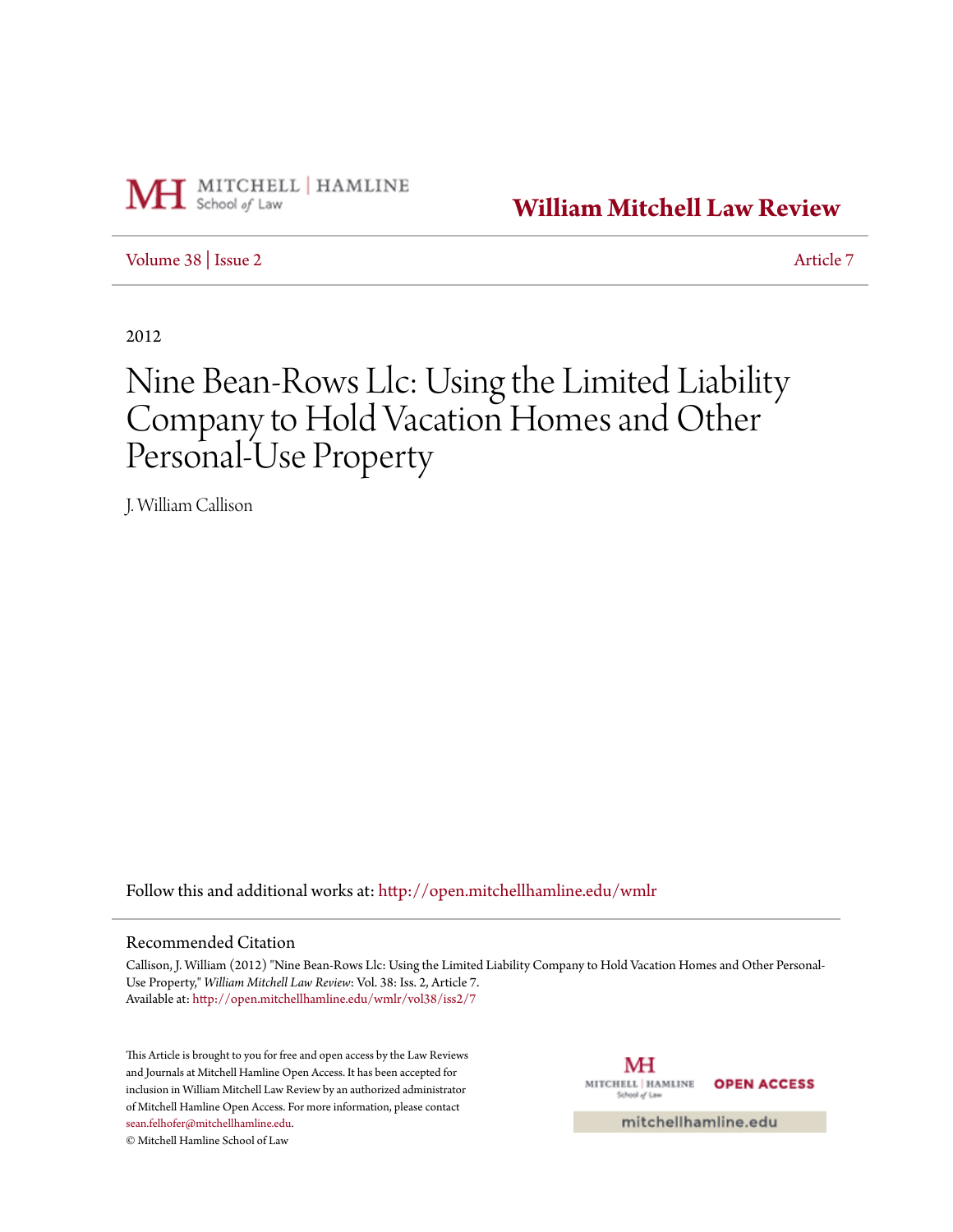# **NINE BEAN-ROWS LLC: USING THE LIMITED LIABILITY COMPANY TO HOLD VACATION HOMES AND OTHER PERSONAL-USE PROPERTY**

J. William Callison[†](#page-1-0)

| C. Property and Related Issues—LLC versus Tenancy in |  |
|------------------------------------------------------|--|
|                                                      |  |
|                                                      |  |
|                                                      |  |
|                                                      |  |
|                                                      |  |
| III. OPERATING AGREEMENT DRAFTING CONSIDERATIONS 602 |  |
|                                                      |  |
|                                                      |  |
|                                                      |  |

#### I. INTRODUCTION

<span id="page-1-3"></span>Many state limited liability company (LLC) statutes permit LLC formation for any lawful purpose; therefore, LLCs can be formed for non-business purposes.<sup>[1](#page-1-1)</sup> This has led to LLCs used as subsidiaries for nonprofit, charitable entities. $2$  It has also led to

1

† Partner, Faegre & Benson LLP, Denver, Colorado.

<span id="page-1-1"></span><span id="page-1-0"></span><sup>1</sup>*. See, e.g.*, COLO. REV. STAT. § 7-80-103 (2006 & Supp. 2010) ("A limited liability company may be formed under this article for any lawful business . . . ."); *id.* § 7-80-102(3) (defining "business" to mean "any lawful activity, including ownership of real or personal property, whether or not engaged in for profit").

<span id="page-1-2"></span><sup>2</sup>*. See generally* Cassady V. Brewer, *A Novel Approach to Using LLCs for Quasi-Charitable Endeavors (a/k/a "Social Enterprise")*, 38 WM. MITCHELL L. REV. 678 (2012) (arguing that a complex ownership arrangement, including LLC subsidiaries, is the most productive entity structure for "social entrepreneurs" or "quasi-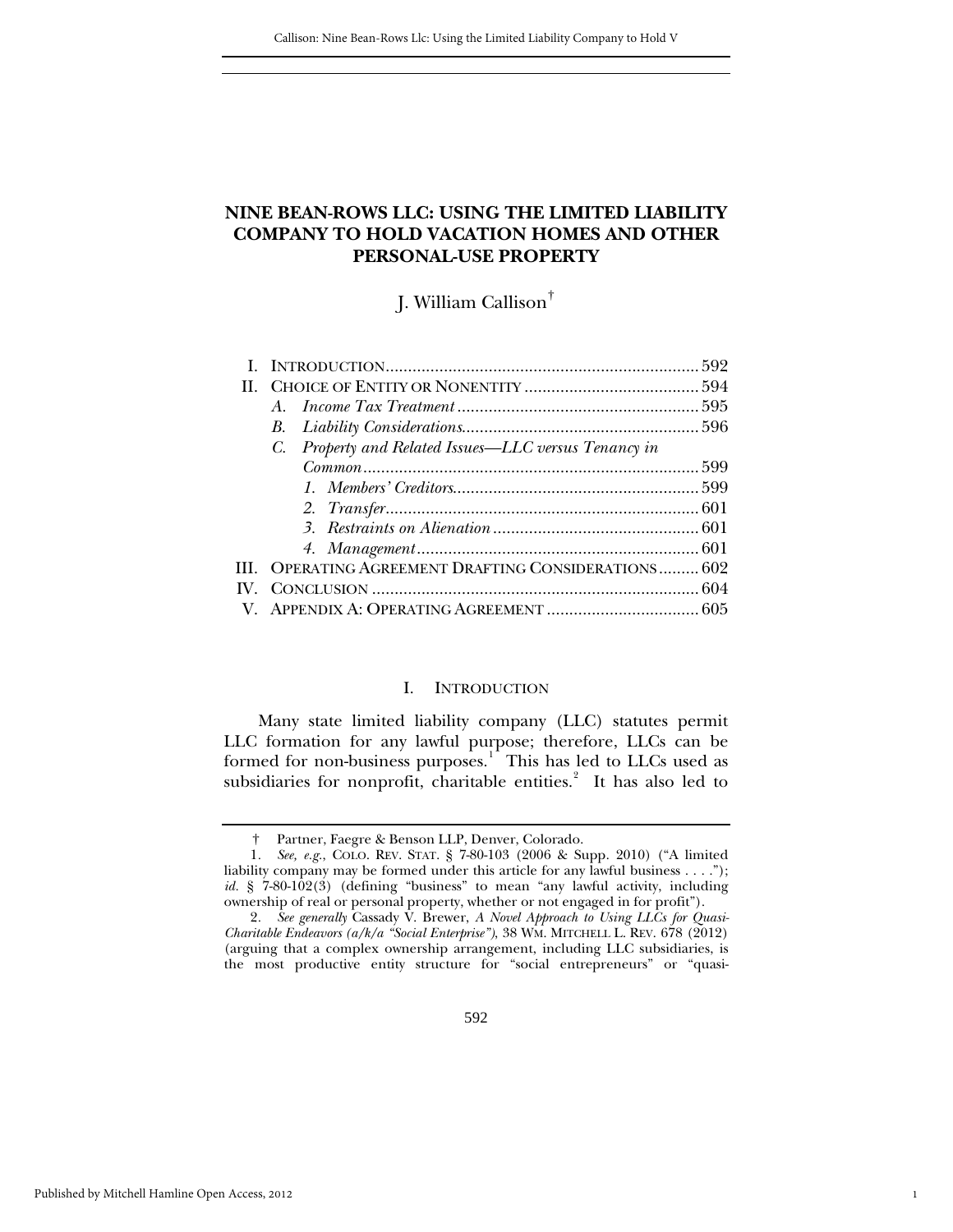LLC use by individuals and families for property holding purposes, where the LLC's property is not leased to third parties or otherwise used for commercial purposes, but is used instead for personal purposes, such as for a vacation home. This article considers personal-use LLCs and concludes that they are viable vehicles for holding family property.<sup>[3](#page-1-3)</sup> The extreme adaptability of the LLC form allows families that hold personal-use property together to avoid many of the problems, discussed *infra*, with real estate co-ownership.<sup>[4](#page-2-0)</sup> For example, placing personal-use property in an LLC allows families to establish a coherent system for managing and controlling the property, restricting the transferability of ownership interests, providing a buy-out mechanism in the event a family member desires to withdraw from ownership, preventing and resolving disputes among family members, and providing estate planning and gifting options that do not involve real estate transfers.

In some sense, this article can be viewed as an attempt to put into words the thoughts behind my own creation of a Colorado LLC to hold a non-Colorado vacation property.<sup>[5](#page-2-1)</sup> A version of an operating agreement drafted for such an LLC is included as

I will arise and go now, and go to Innisfree,

And a small cabin build there, of clay and wattles made; Nine bean-rows will I have there, a hive for the honeybee, And live alone in the bee-loud glade.

And I shall have some peace there, for peace comes dropping slow, Dropping from the veils of the mourning to where the cricket sings; There midnight's all a glimmer, and noon a purple glow, And evening full of the linnet's wings.

I will arise and go now, for always night and day

I hear lake water lapping with low sounds by the shore;

While I stand on the roadway, or on the pavements gray,

I hear it in the deep heart's core.

WILLIAM BUTLER YEATS, *The Lake Isle of Innisfree* (1893), *in* THE COLLECTED POEMS OF W.B. YEATS 31 (2000).

charitable" organizations); David S. Walker, *A Consideration of an LLC for a 501(c)(3) Nonprofit Organization*, 38 WM. MITCHELL L. REV. 627 (2012) (explaining the advantages of a subsidiary structure whereby a tax exempt organization, in accordance with I.R.C.  $\S 501(c)(3)$ , is the sole member of a single-member LLC).

<sup>3</sup>*. See infra* Part IV.

<sup>4</sup>*. See infra* Part II.3.

<span id="page-2-2"></span><span id="page-2-1"></span><span id="page-2-0"></span> <sup>5.</sup> I chose a Colorado LLC only because I am a Colorado lawyer and have familiarity with Colorado's LLC statute. The name "Nine Bean-Rows" is entirely fictional and is borrowed from William Butler Yeats's poem, The Lake Isle of Innisfree: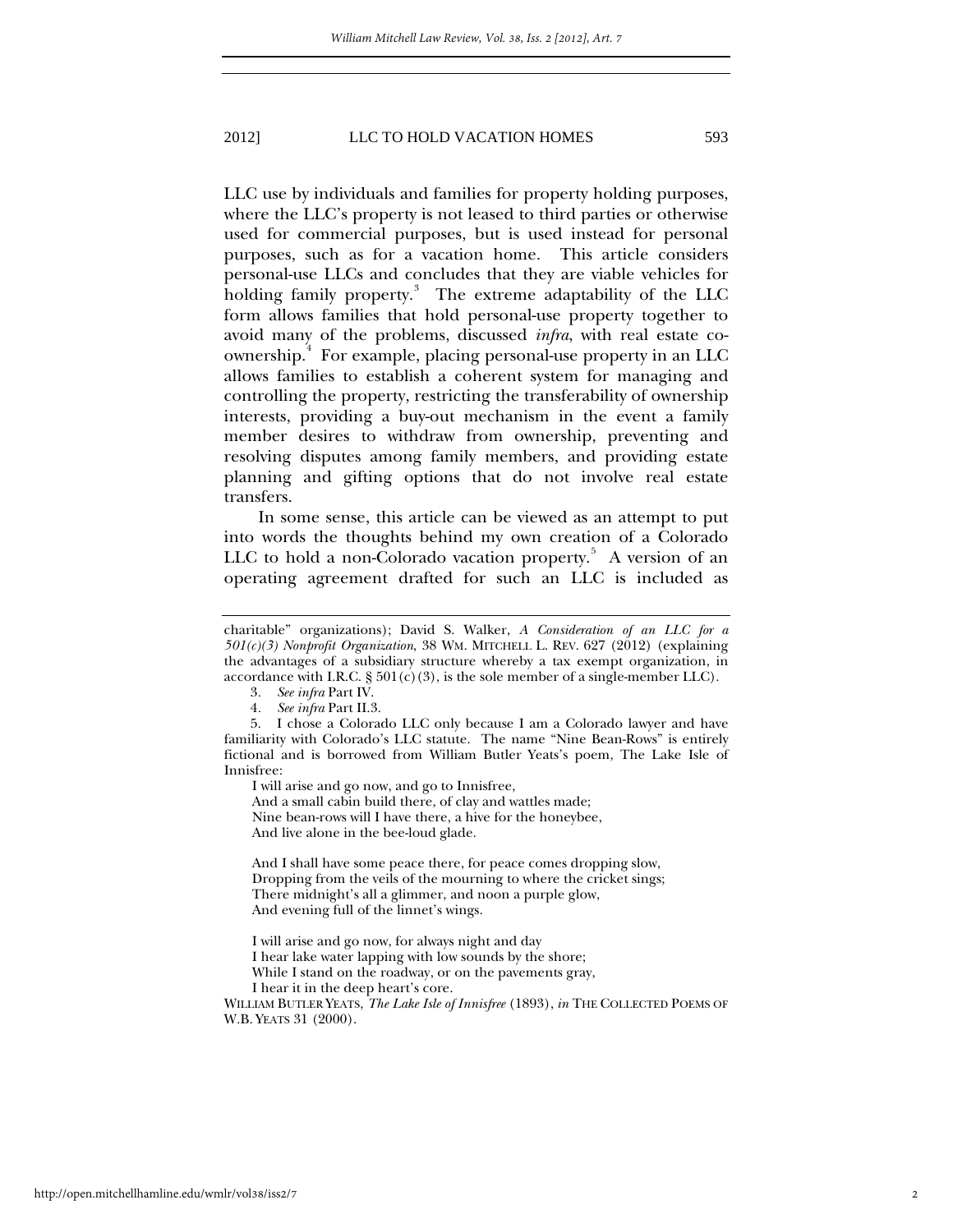Appendix A to the article. $^6$  $^6$  The facts of my particular situation are as follows: (a) parents (Ps) presently own property in a Northeastern state; (b) Ps acquired property by gift from a friend who owned it for many decades, such that there is low (or no) present basis and there is no debt encumbering the property; (c) Ps and their children (Cs) have been using the property as vacation property for many years; (d) the property has not been used for commercial purposes for the last century or so, other than occasional third-party timbering, thus operating expenses are paid for by Ps and Cs; (e) Cs are three siblings who are relatively close but live in different parts of the country and have different uses for the property; (f) two of the Cs are married with different numbers of children, and the third C is married without children; and (g) Ps want to continue to use the property but also want to convey ownership and other responsibilities to Cs. I suspect this is not a unique situation. The rest of the story follows.

## II. CHOICE OF ENTITY OR NON-ENTITY

The first question is whether to use an entity to hold the real property or whether Cs should receive the property as co-owners— specifically, as tenants in common.<sup>[7](#page-3-0)</sup> In making the choice it seems that there are two potentially viable entity forms: a family corporation and a family LLC. General and limited partnerships are not available due to the "for profit" nature of partnerships. The corporate form is undesirable for the traditional reasons corporations are not used for real estate holdings, including double taxation and the inability to extricate the property from the corporate solution without taxation.<sup>[9](#page-3-2)</sup> This leaves the choice

<span id="page-3-3"></span><sup>6</sup>*. See infra* Appendix A. The operating agreement represents one lawyer's distillation of the issues concerning the holding of valued (if not valuable) property. Although it may provide a model for others, it should not be treated as the last word, and drafters should approach family personal-use LLCs on an individual basis and with an open mind.

<span id="page-3-0"></span><sup>7</sup>*. See* BLACK'S LAW DICTIONARY 1604 (9th ed. 2009) (defining a tenancy in common as "[a] tenancy by two or more persons, in equal or unequal undivided shares, each person having an equal right to possess the whole property but no right of survivorship").

<span id="page-3-1"></span><sup>8</sup>*. See* UNIF. P'SHIP ACT § 202(a) (amended 1997), 6 U.L.A. 56 (Supp. 2001) ("[T]he association of two or more persons to carry on as co-owners a business for profit forms a partnership . . . .").

<span id="page-3-2"></span><sup>9</sup>*. See* Mohsen Manesh, *Legal Asymmetry and the End of Corporate Law*, 34 DEL. J. CORP. L. 465, 494 (2009) ("The tax code tax[es] . . . both corporate income at the entity level, and any dividends distributed at the shareholder level.").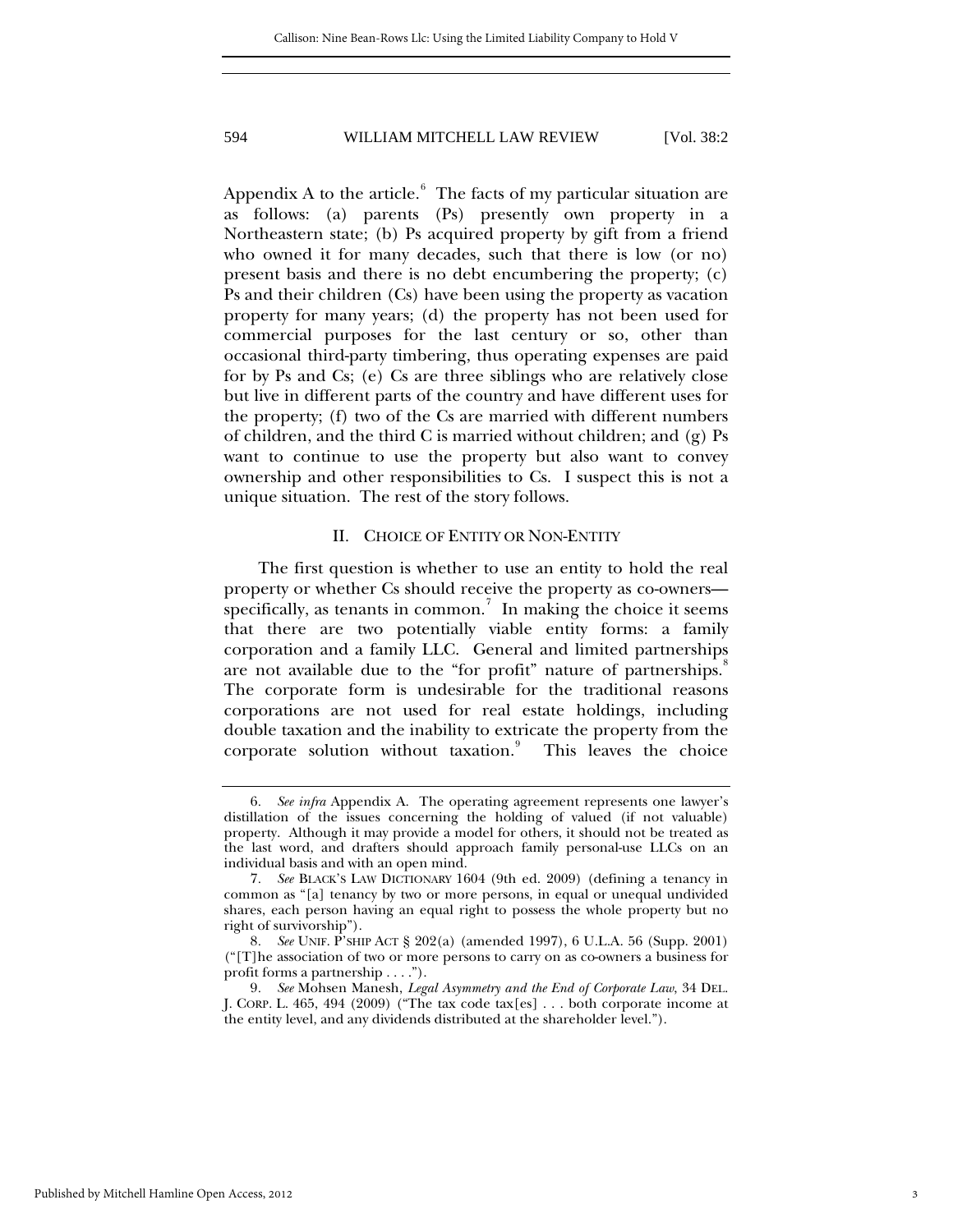between the LLC form and a non-entity co-ownership arrangement. In making the choice to use an LLC, the following factors should be considered:

## *A. Income Tax Treatment*

Business law practitioners have come to think of multiple member LLCs as partnerships for income tax purposes. However, such treatment presupposes that the LLC is a "business entity" that is not classified as a corporation.<sup>[10](#page-3-3)</sup> The tax regulations define "business entity" as "any entity recognized for federal tax purposes . . . that is not properly classified as a trust . . . or otherwise subject to special treatment under the Internal Revenue Code."<sup>[11](#page-4-0)</sup> Thus, if a particular LLC is "recognized for federal tax purposes" as a partnership, the check-the-box rules apply to tax the multi-member LLC as a partnership, unless corporation tax status is elected. $12$ 

"Partnership" is defined for tax purposes as an "unincorporated organization through or by means of which any business, financial operation, or venture is carried on."<sup>[13](#page-4-2)</sup> In the case of a personal-use LLC, no business or financial operation is being carried on or is intended. Therefore, the LLC would not be recognized as an entity for tax purposes and would not be a partnership under the check-the-box regulations.<sup>[14](#page-4-3)</sup> As a result, the personal-use LLC should be treated as a co-ownership of real property and the members who paid tax-deductible items, such as

 <sup>10.</sup> Treas. Reg. § 301.7701-2(a) (2009).

<sup>11</sup>*. Id.*

<sup>12</sup>*. See id.*

 <sup>13.</sup> I.R.C. §§ 761(a), 7701(a) (2011).

<span id="page-4-3"></span><span id="page-4-2"></span><span id="page-4-1"></span><span id="page-4-0"></span><sup>14</sup>*. See, e.g.*, Madison Gas & Elec. Co. v. Comm'r, 633 F.2d 512, 515 (7th Cir. 1980) ("While it is well-settled that mere co-ownership of property does not create a tax partnership, co-owners may also be partners if they or their agents carry on the requisite 'degree of business activities.'" (quoting Powell v. Comm'r, 26 T.C.M. (CCH) 161 (1967))); *see also* ARTHUR B. WILLIS, JOHN S. PENNELL & PHILIP F. POSTLEWAITE, PARTNERSHIP TAXATION ¶ 1.05 (7th ed. 2011) (discussing partnership or co-tenancy classification). If the LLC's assets started to be used for business purposes, then its tax status might change. An interesting question may arise if the LLC subsequently has business purposes, such as occasionally timbering the property. It may be that the LLC becomes a partnership during the short-term period while there is a business. A further wonderment is whether the LLC might reorganize in a state with series LLCs, and undertake the business activity in a partnership-taxable series while leaving personal use in a co-ownership-taxable series. These considerations are beyond this article's scope and are articulated only to highlight particular questions.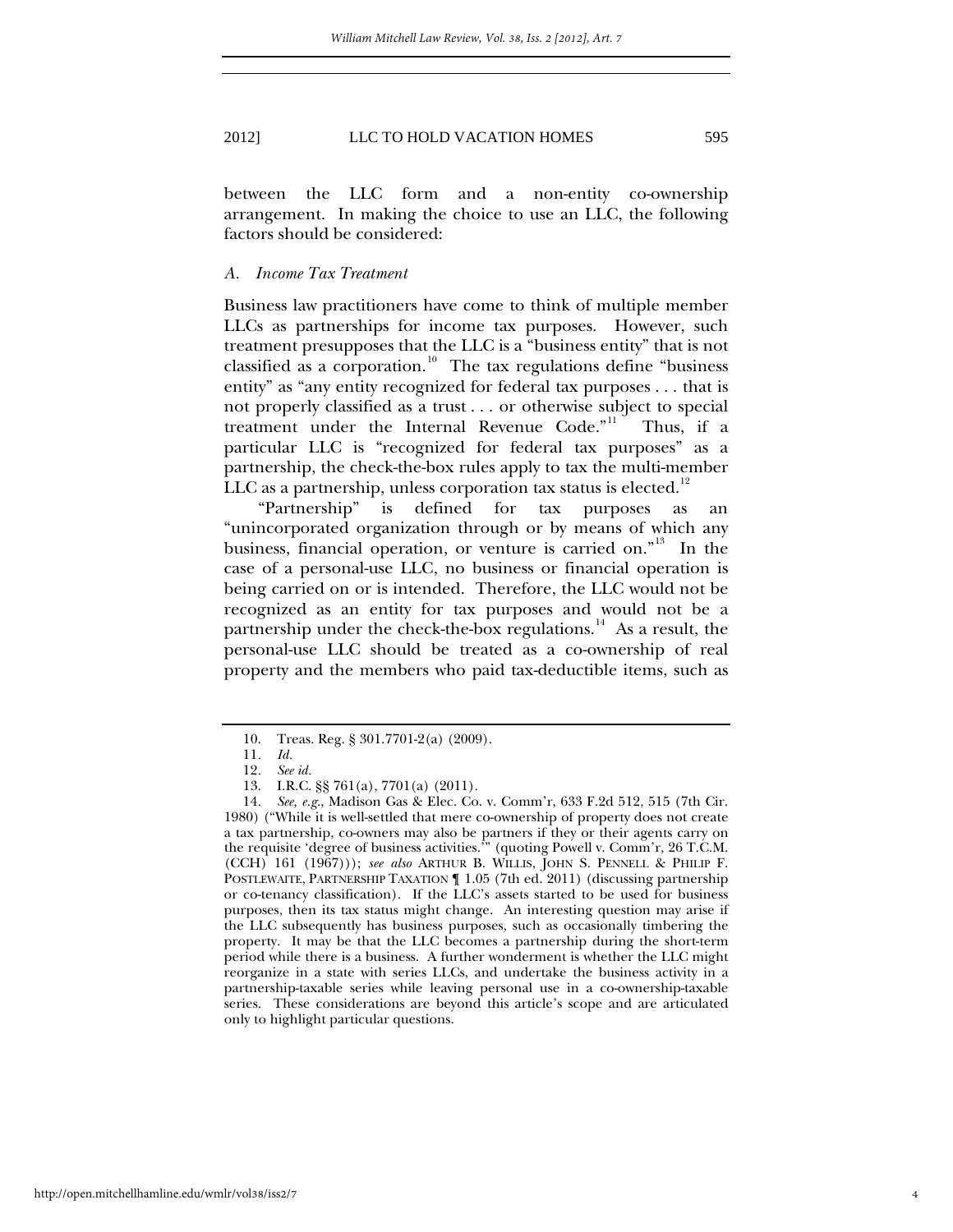property taxes, should receive the deductions attributable thereto.<sup>[15](#page-4-2)</sup>

#### *B. Liability Considerations*

It is commonplace to think of the LLC as providing liability protection to its members and managers as every state LLC statute contains liability protection language.<sup>[16](#page-5-0)</sup> There are several exceptions to the no-personal-liability rule that are likely to apply in the case of personal-use LLCs. First, an LLC member or manager can be liable to third parties on the ground that his or her activities caused the liability.<sup>[17](#page-5-1)</sup> Stated differently, people are always liable for their own negligence and other tortious conduct.

Second, a member or manager can be personally liable under a contract when the contract is construed as having been made by the member or manager on his or her own behalf, rather than by the LLC on the LLC's behalf.<sup>[18](#page-5-2)</sup> Under this undisclosed principal rule, for example, a member or manager who personally contracts for a replacement roof without designating that he or she is acting as agent for an LLC may be personally liable to the roofer. Similarly, a member's or manager's personal guaranty of an LLC obligation creates personal liability to the extent of the guaranty, and it can be expected that significant personal-use LLC creditors will require member guaranties.<sup>[19](#page-5-3)</sup>

Third, important in the personal-use LLC context, LLC members generally are liable to third parties, particularly with respect to tort and other non-contract based liabilities, under corporate veil piercing theories. Some states, such as Colorado, establish an LLC veil piercing doctrine by statute.<sup>[20](#page-5-4)</sup> In most states,

<span id="page-5-5"></span><sup>15</sup>*. See Madison Gas & Elec. Co.*, 633 F.2d at 517. The asset could presumably be placed into a trust, in which trustees take title to property for the purpose of protecting or conserving it for beneficiaries. This creates a different regime for tax and other purposes and is beyond the scope of this article.

<span id="page-5-0"></span><sup>16</sup>*. See, e.g.*, COLO. REV. STAT. § 7-80-705 (2011) ("Members and managers of limited liability companies are not liable under a judgment, decree, or order of a court, or in any other manner, for a debt, obligation, or liability of the limited liability company.").

<span id="page-5-1"></span><sup>17</sup>*.* See J. WILLIAM CALLISON & MAUREEN A. SULLIVAN, LIMITED LIABILITY COMPANIES: A STATE-BY-STATE GUIDE TO LAW AND PRACTICE § 5:2 (2007), and cases cited therein.

<sup>18</sup>*. Id.*

<sup>19</sup>*. Id.*

<span id="page-5-4"></span><span id="page-5-3"></span><span id="page-5-2"></span><sup>20</sup>*. See, e.g.*, COLO. REV. STAT. § 7-80-107(1) ("[T]he court shall apply the case law which interprets the conditions and circumstances under which the corporate veil of a corporation may be pierced under Colorado law.").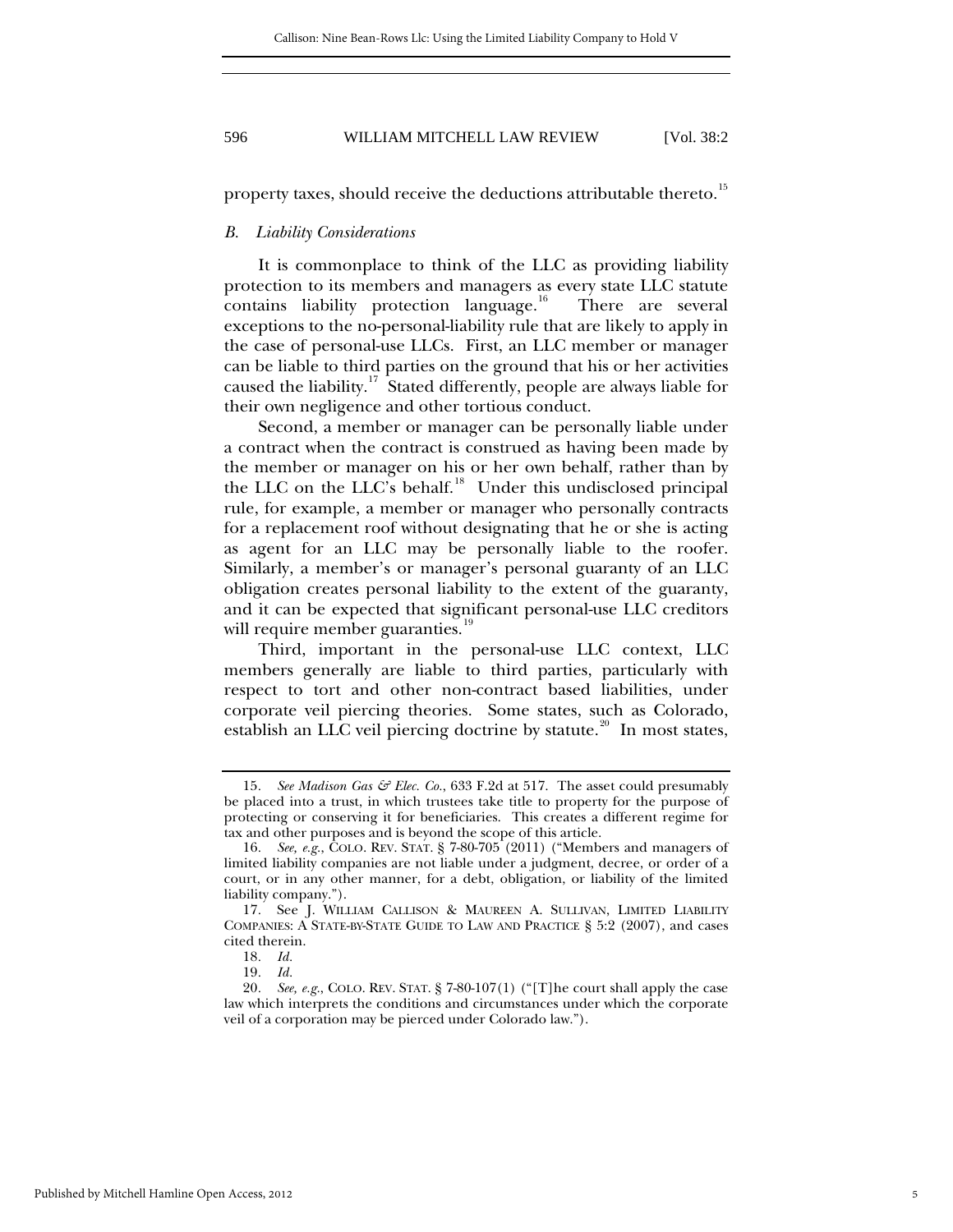the LLC veil piercing doctrine is an equitable remedy available to courts under the common law. $21$  Although I am unaware of any case law involving the application of veil piercing concepts to LLCs similar to those formed to hold family vacation property, I have elsewhere noted several theoretical bases for limited liability protection and considered veil piercing as a "flip-side" response to them.<sup>[22](#page-6-0)</sup> Generally speaking, the overall foundation for limited liability protection reflects business law's "judgment that the benefits of limited liability exceed its costs."<sup>[23](#page-6-1)</sup> It is arguable that limited liability protection is grounded in the business nature of most organizations and that extending limited liability protection to the owners of entities that are not engaged in any business makes little sense. However one might cast this argument, the fact remains that the state LLC statutes provide unequivocally that limited liability protection is available for LLC members without distinguishing business LLCs from non-business LLCs. As stated below, I suspect that the business/non-business distinction may come into play when courts consider equitable veil piercing and that some courts will be more likely to pierce in personal-use contexts. However, even if there is veil piercing, the end result should not differ from the co-owner's liability in a tenancy in common; therefore, I see no disadvantage (and much likely advantage) to using the LLC form.

<span id="page-6-3"></span>Although studies demonstrate that veil piercing cases are factspecific and that owner control is a common feature in those cases where the veil is pierced, "it is difficult to discern any overarching doctrine that assists in determining when the limited liability veil will be pierced and when it will not." $^{24}$  $^{24}$  $^{24}$  The cases generally set forth

<sup>21</sup>*.* See CALLISON & SULLIVAN, *supra* note 17, § 5:3, and numerous cases cited therein.

<span id="page-6-0"></span><sup>22</sup>*. See* J. William Callison, *Rationalizing Limited Liability and Veil Piercing*, 58 BUS. LAW. 1063 (2003) [hereinafter *Rationalizing*] (the bases are, first, reducing transaction costs and securing efficient capital financing; second, founded in corporate "nexus-of-contracts" theory to reflect a hypothetical bargain with creditors; and, third, based on a democratic approach to entity formation and keeping entry into business markets competitive and democratic); *see also* J. William Callison, *Federalism, Regulatory Competition, and the Limited Liability Movement: The Coyote Howled and the Herd Stampeded*, 26 J. CORP. L. 951 (2001) (exploring theories of efficiency, corporate personhood, democracy, and limited liability, and considering veil piercing as a response to these theories).

<span id="page-6-2"></span><span id="page-6-1"></span> <sup>23.</sup> Robert B. Thompson, *Unpacking Limited Liability: Direct and Vicarious Liability of Corporate Participants for Torts of the Enterprise*, 47 VAND. L. REV. 1, 23 (1994).

<sup>24</sup>*. Rationalizing*, *supra* note 22, at 1069.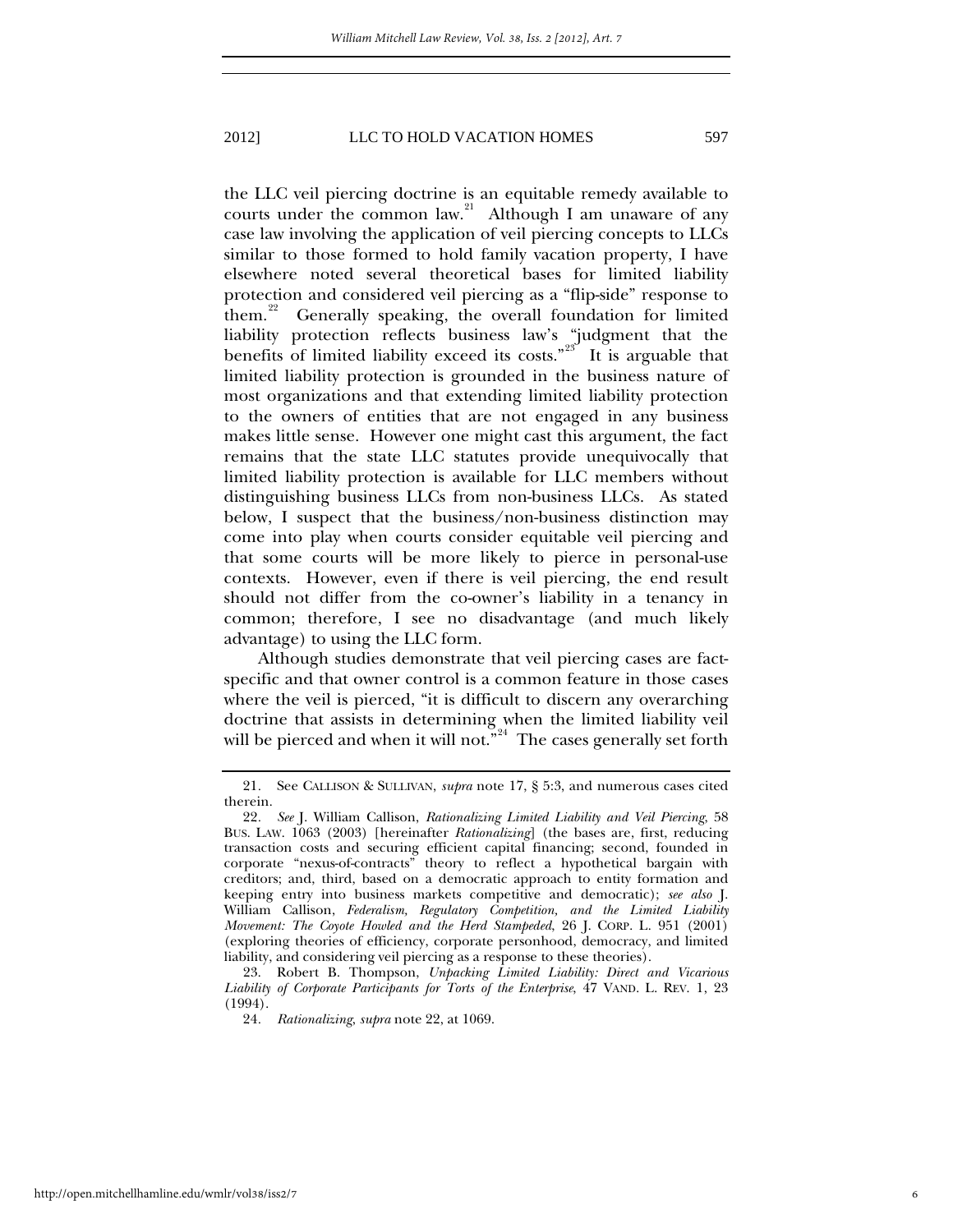vague standards, such as that limited liability should not "sanction a fraud or promote injustice," provide a laundry list of supposedly relevant factors, fail to analyze the application of those factors, and make conclusory pronouncements of results.<sup>[25](#page-6-3)</sup> The most important veil piercing factor appears to be the presence or absence of financial impropriety, such as where owners use entity assets as their "personal piggybanks" and thereby fail to respect the financial separation of the entity and themselves. $26$  The theoretical discussion of limited liability and veil piercing appears to have relatively little practical interface with personal-use LLCs, in which statutes create broad liability protection that is not founded in business-oriented rationales, and where the very nature of the organization implies the personal use of entity assets.<sup>[27](#page-7-1)</sup> This lack of clarity may be troubling to people who engage in planning (such as lawyers), but in my view the question of veil piercing should boil down to the question of whether an entity is used to "sanction a fraud or promote injustice." In the case of a family-owned personal-use LLC, piercing generally should not occur since there are valid reasons, albeit perhaps not business reasons, for placing assets in LLC form and maintaining entity/owner separation other than to shield personal assets from creditors.

To illustrate the operations of limited liability rules in the

<sup>25</sup>*. Id.* (quoting Assoc. Vendors, Inc. v. Oakland Meat Co., 26 Cal. Rptr. 806, 815 (Dist. Ct. App. 1962)).

<span id="page-7-0"></span><sup>26</sup>*. See* Robert B. Thompson, *Piercing the Corporate Veil: An Empirical Study*, 76 CORNELL L. REV. 1036, 1071 (1991) ("[M]ore powerful factors are demonstrations of lack of substantive separation of the corporation and its shareholders, and intertwining in the activities of the corporation and its shareholders."); Robert B. Thompson, *The Limits of Liability in the New Limited Liability Entities*, 32 WAKE FOREST L. REV. 1, 11 (1997) ("Courts generally refuse to impose liability on shareholders unless they have control of the corporation and there has been some misuse of the corporate form, such as . . . intermingling of corporate and individual transactions.").

<span id="page-7-2"></span><span id="page-7-1"></span><sup>27</sup>*. See, e.g.*, COLO. REV. STAT. § 7-80-103 (2011) ("A limited liability company may be formed under this article for any lawful business . . . ."); *id.* § 7-80-102(3) (defining "business" as "any lawful activity, including ownership of real or personal property, whether or not engaged in for profit"); *see also* Ken Laino, *Family LLC's*, ASSET PROTECTION L.J. (May 21, 2010), http://www.assetprotectionlawjournal.com /2010/05/articles/estate-planning/family-llcs/ (describing family LLCs as "vehicle[s] to hold and administer *family investments"* (emphasis added)); Frank L. Watson, Jr. & Mary A. Jackson, *The Tennessee Revised Limited Liability Company Act: A Practitioner's Guide to Avoiding the Pitfalls*, 37 U. MEM. L. REV. 311, 336–37 (2007) (discussing the Tennessee Revised Limited Liability Company Act, which allows only family LLCs to take advantage of restrictions that are "useful in the *estate planning context* to achieve valuation discounts for lack of marketability" (emphasis added)).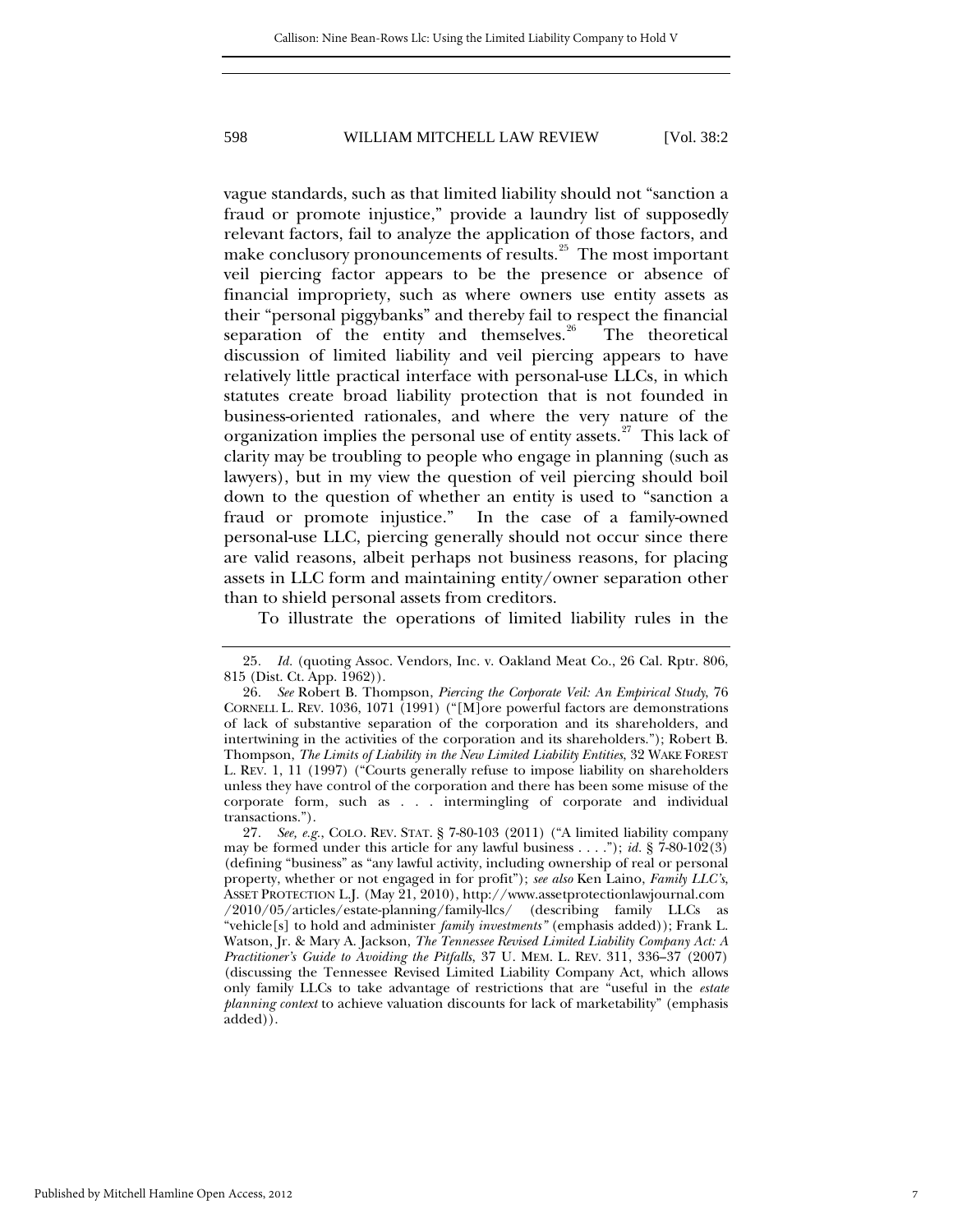personal-use LLC context, assume that C1 contracts with a ditchdigger to dig a ditch, and that she enters the contract without clarifying that it is the LLC which is retaining the ditch-digger. The ditch-digger digs half the ditch and is fired by C1, who proceeds to dig the rest of the ditch herself. C1 lays down the shovel for a nap, without marking the ditch's boundaries. While C1 snoozes, a car comes up the driveway, drops into the unmarked ditch, and breaks an axle. C1 gets irritated with the ditch-digger and refuses to pay. The ditch-digger sues C1 on the contract, and the car owner sues the LLC and C1 for negligence. My suspicion is that C1 is liable to the ditch-digger under undisclosed principal agency rules. If C1 was negligent in leaving an unmarked ditch, C1 would be personally liable for damages to the car. Since C1 was ditchdigging on the LLC's behalf (the ditch improving the property), the LLC would also be liable for damages to the car, and the car owner would be able to obtain judgments against C1 and the LLC for damage to the car. $28$  C2 and C3, who were far from the scene, should lack any personal liability since they did not act as agent for an undisclosed principal and since they did not act negligently. Although veil piercing may remain an issue, my strong suspicion is that C2 and C3 would not be personally liable since the LLC is not being used inequitably and since the LLC's assets are themselves at risk.

#### *C. Property and Related Issues—LLC versus Tenancy in Common*

#### *1. Members' Creditors*

Tenancy in Common (TIC) is the main form of non-spousal, collective property ownership. In a TIC, each co-owner has a separate fractional share of undivided property, and all co-tenants share a single right of possession of the entire property.<sup>29</sup> A cotenant can unilaterally alienate his or her property interest, pass his or her property interest to heirs, encumber his or her property interest, use property, and exclude third parties other than co-

<span id="page-8-0"></span>http://open.mitchellhamline.edu/wmlr/vol38/iss2/7

<span id="page-8-1"></span> <sup>28.</sup> CALLISON & SULLIVAN, *supra* note 17, § 5:2 ("Persons are always individually liable for their own torts, and if a member, or the agent or employee of a member, commits a tort (e.g., fraud, negligence, professional malpractice) in the course of the LLC's business or otherwise, that person is liable for the injury caused.").

 <sup>29.</sup> Taylor v. Canterbury, 92 P.3d 961, 964 (Colo. 2004).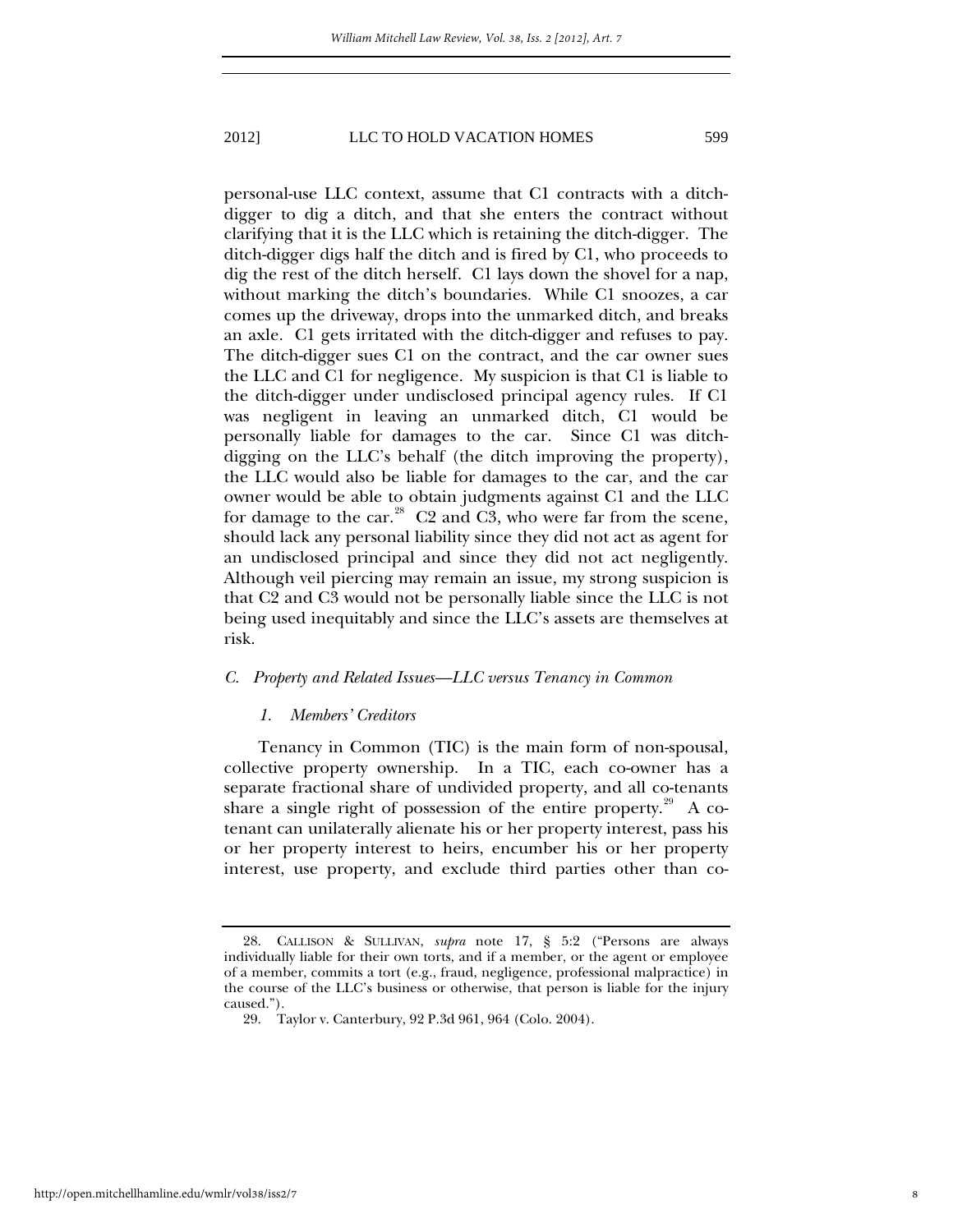tenants and their invitees from property. $30$  Because a tenant in a TIC can encumber or alienate his or her interest without his or her co-tenants' consent, the tenant's individual creditors can take title to the interest without affecting the other co-tenants' interests. Creditors who take title, by foreclosure or otherwise, can exercise rights inherent in a TIC, including the right to an accounting and, importantly in connection with real property, the right to partition the property.

Although a TIC owner cannot bind the other co-owners to his or her creditors, the tenant's creditors can wreak havoc, for example, by threatening to seek a partition of the property sufficient to force the co-tenants to deal with it. Creditors with title obtained through foreclosure can control the making of improvements to the property, might be able to borrow money secured by the property, and can use the property. For example, a co-tenant has the right to lease the property to third persons as long as the leasing does not oust other co-tenants by making their occupancy impracticable.<sup>[31](#page-9-0)</sup> Although the other co-tenants can get an accounting and receive their share of rent, the ability of a cotenant's creditors to use and lease TIC property fundamentally affects the ownership and use of personal-use property.

In the case of an LLC, a member's creditors can generally obtain a charging order on the member's economic interest and may be able to foreclose on and sell the interest.<sup>[32](#page-9-1)</sup> However, both the charging order and the foreclosure assignment affect economic rights only and do not afford the creditor any other rights regarding the LLC's property. Therefore, LLC ownership of personal-use property provides much more robust protection to the entity and the other members against an individual member's invasive creditors.

 <sup>30.</sup> United States v. Craft, 535 U.S. 274, 280 (2002).

<span id="page-9-2"></span><span id="page-9-0"></span><sup>31</sup>*. See* Kean v. Dench, 413 F.2d 1, 3 (3d Cir. 1969) ("[A] tenant in common may not, without the consent of his cotenant, convey by metes and bounds his undivided interest in a portion of the common property to a third person . . . such a conveyance is voidable only and as between the parties is valid and is to be given full effect if it can be done without prejudice or injury to the nonconveying cotenant.").

<span id="page-9-1"></span><sup>32</sup>*.* See CALLISON & SULLIVAN, *supra* note 17, § 4:5, and cases cited therein.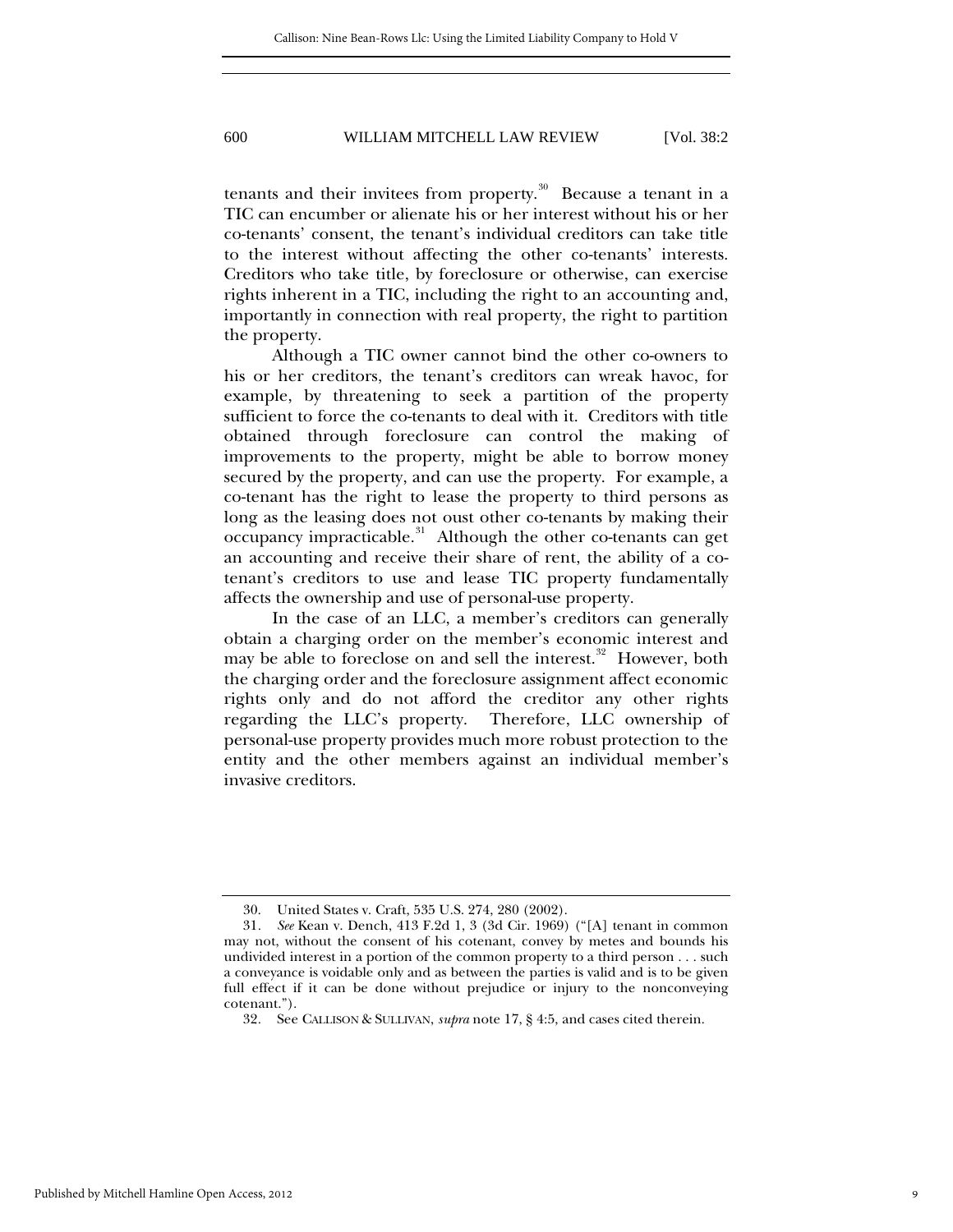## *2. Transfer*

As a TIC involves real property ownership, transfer of a TIC interest involves real property conveyance, generally by deed. Thus, intergenerational transfers of TIC interests require the consideration of issues involved in real property conveyances, such as the triggering of due-on-sale clauses in mortgages, transfer fees and taxes, and changes in ownership for title insurance purposes.

Membership interests in LLCs are the members' personal property and transfers of membership interests do not involve conveyance of real property owned by the LLC, which remains LLC property.<sup>[33](#page-9-2)</sup> Therefore, use of an LLC allows intra-family transfers without triggering anti-transfer contractual provisions (other than those specifically drafted to include transfers of underlying membership interests), without causing real property transfer fees and taxes, and without affecting an owner's title insurance policies and rights.

#### *3. Restraints on Alienation*

Families that collectively own real property generally will seek to limit ownership and use rights to family members and will seek to restrict the ability of family members to transfer their interests to outsiders. Real property held in TIC form may be subject to common law proscriptions against contractual provisions unreasonably restricting the alienation of property. $34$  In an LLC, a family member's membership interest is personal property that should not be subject to contractual limitations on an owner's ability to restrict the power to alienate real property.

## *4. Management*

Although an agreement among tenants in common can create a TIC management structure, an LLC allows and contemplates an operating agreement that sets forth management rights and powers in considerable detail. In particular, limitations on agency authority to managers of manager-managed entities, with a resulting elimination of members' authority to act unilaterally, may

<sup>33</sup>*. See id.* § 4:1.

<span id="page-10-0"></span> <sup>34.</sup> Glen O. Robinson, *Personal Property Servitudes*, 71 U. CHI. L. REV. 1449, 1460 (2004) (discussing the public policy surrounding the effect of contract provisions on alienability of property).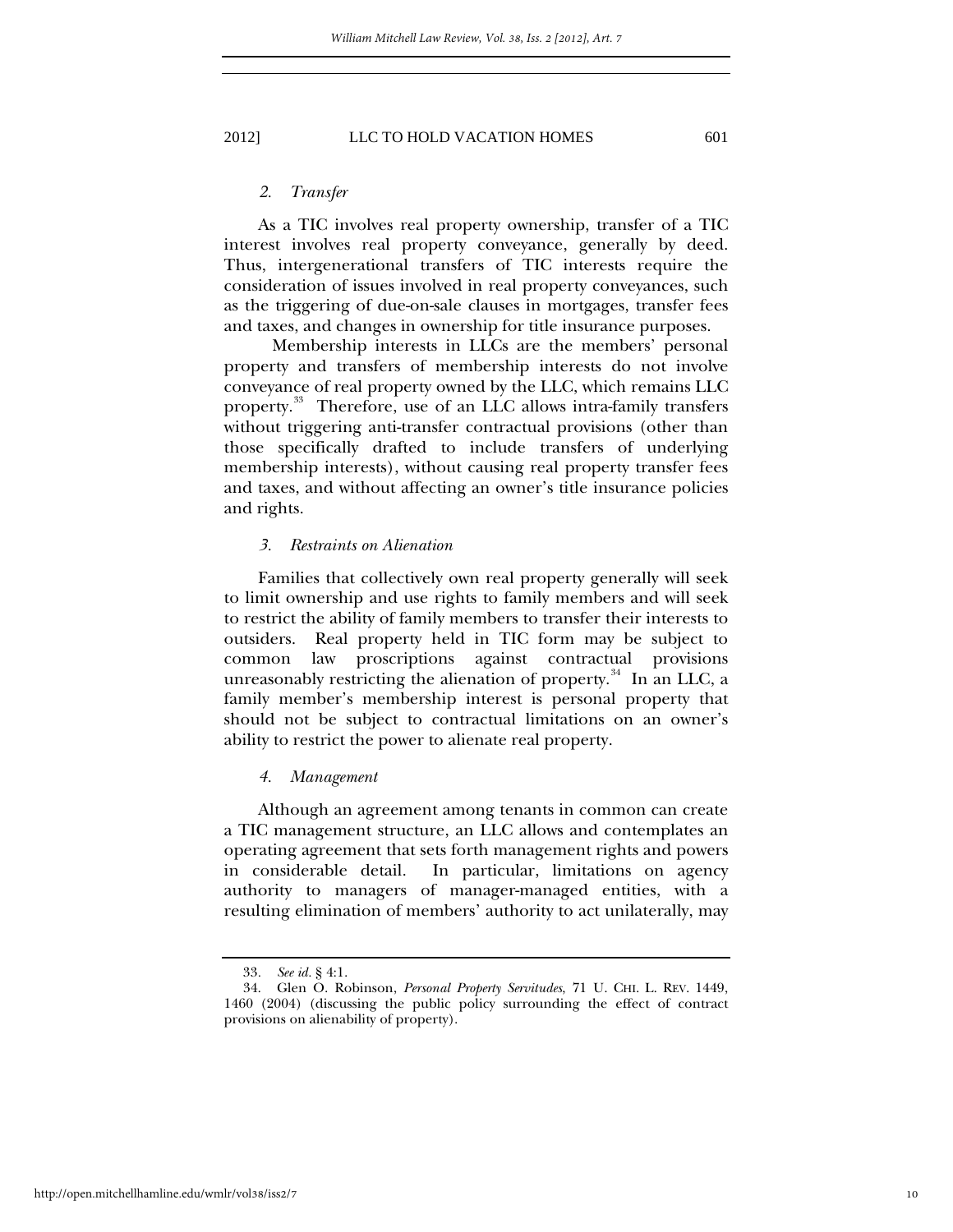avoid chaos resulting from multiple generational ownership of property. In addition, management authority and managerial roles can be clearly delineated in an LLC operating agreement, and power can be given to older generations when desired. Finally, courts have become accustomed to enforcing LLC operating agreements, which can be binding on transferee members and managers who did not actually execute the agreement.

## III. OPERATING AGREEMENT DRAFTING CONSIDERATIONS

A sample vacation home LLC operating agreement is provided as Appendix A hereto. Although each such operating agreement will likely differ in material respects, consideration was given to the following:

- 1. Term. The original members, in this case the three Cs, recognized that they have a good sense of how the property should be managed and financed as between them. They also recognized that the next generation, their children, will likely be a larger and more diverse group that will have different relationships among themselves and with respect to the underlying property. Rather than burden subsequent owners with their conceptions of LLC ownership, the decision was made to dissolve the LLC when the youngest child of the original members reaches thirty-five. This allows the next generation to decide among themselves whether and how to continue joint ownership of property and allows an exit for those who want to exit.
- 2. Purpose. The stated purpose is to own, manage, and use the LLC's property for the members' benefit. In some cases, other uses, such as leasing the property, might be considered.
- 3. Use. Each member is allowed to use the property. The operating agreement expresses a hope that members will cooperate to work out their own use structure, but, in the event their intercession is required, it provides that the managers can establish time, duration, and other use rules. In addition, the managers need to approve material alterations and improvements to the LLC's assets—this prevents members from installing new kitchens to their tastes and at the other members' expense.
- 4. Right of First Refusal. The operating agreement contains a provision giving the members a right of first refusal to acquire any portion of the LLC's property that is to be sold. The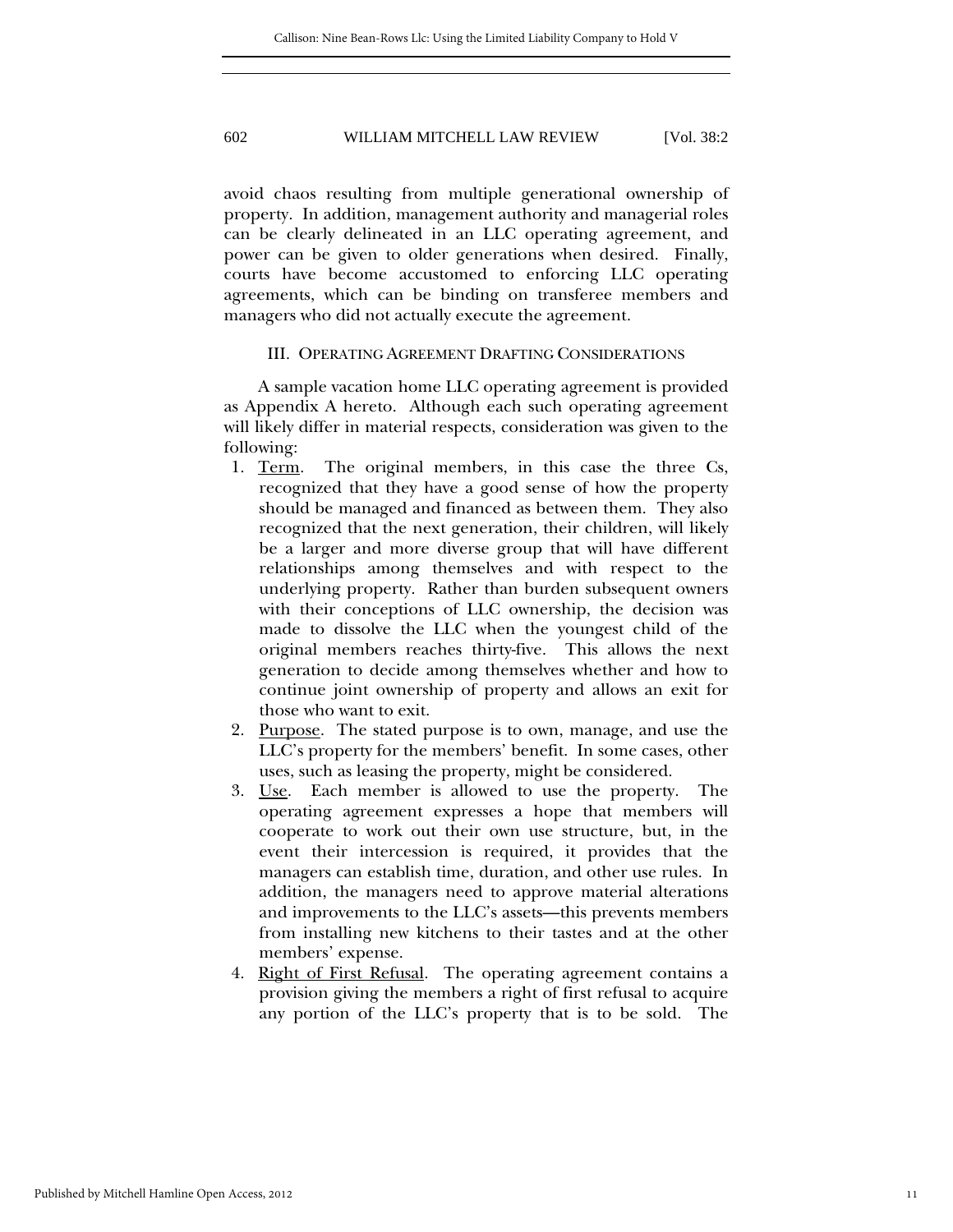operating agreement provides pricing rules and encourages interested members to work together to purchase the property.

- 5. Finance. There being no present need for capital, no capital contributions are required. Members are required to pay their pro rata share of capital expenditures and operating expenses on an ongoing basis. There is no penalty for failure to pay, although many families may want penalty provisions. Also, in order to pay utilities and other expenses incurred on property use, the managers are allowed to establish a periodic use fee.
- 6. Membership. Membership is limited to the original members and their lineal descendants by birth or adoption. The decision was made not to allow spousal membership. Different families will certainly approach the membership question in different ways.
- 7. Management. Management is vested in a board of managers, initially comprised of the original members. One concern, which may frequently present itself in family settings, relates to replacement managers (effectively giving nieces and nephews power equivalent to that of their older and wiser uncles and aunts). The decision was made to allow initial managers to designate their replacements with agreed-upon replacement managers in the event a manager has not named his or her replacement at the time of death. All power is given to the managers on a one vote per manager basis and majority control. Different families might consider and adopt different power structures.
- 8. Assignability of Interests. Interests can be held only by the initial members and their lineal descendants. Complex rules assure that no descendant amasses greater relative power than other descendants, and this was primarily accomplished through rules requiring that any member's lineal descendants receive that member's ownership equally. Further, since one of the initial members may have no children, rules were adopted concerning intra-familial transfers of that member's interests. Here again, different families will have different needs and careful attention should be paid to intergenerational ownership issues. Some may adopt rules whereby all members are equal rather than starting with equality and then diluting ownership based on how many children are in a particular family branch.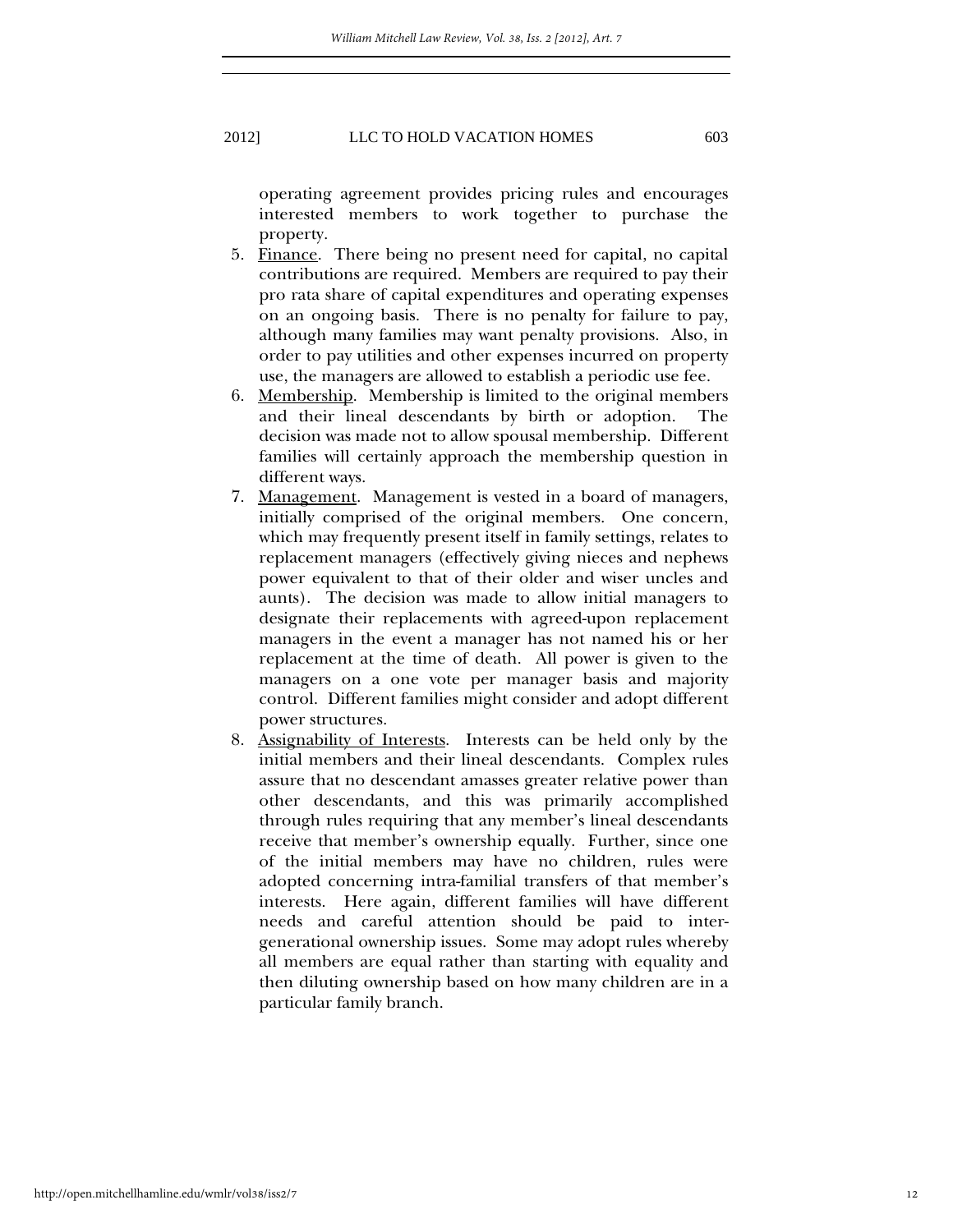9. <u>Buyout</u>. The operating agreement has a buyout provision in order to avoid locking members into an asset that they do not use and cannot liquidate and for which they bear a cost share. This provision was drafted to force members who want to continue to participate in ownership to buy out a dissociating member on fair terms and, potentially, to force a sale of the property if no member is willing to buy out all dissociating members. Again, different families will take different approaches.

## IV. CONCLUSION

Limited liability companies, formed in states that allow LLC use for non-business activities, are a useful and desirable tool for holding family personal-use property, such as vacation homes. They can allow limited liability protections, protection from intermeddling creditors, and transaction structuring possibilities that are not available in property co-ownership form or which, if available, are more difficult to realize in a co-ownership arrangement than they are through use of an LLC operating agreement. When using an LLC to hold family property, it is necessary to draft a customized and artful operating agreement that is sensitive to particular family dynamics and that allows use, control, and financing of the property with a minimal amount of undesirable friction. My experience is that this is not an easy drafting task.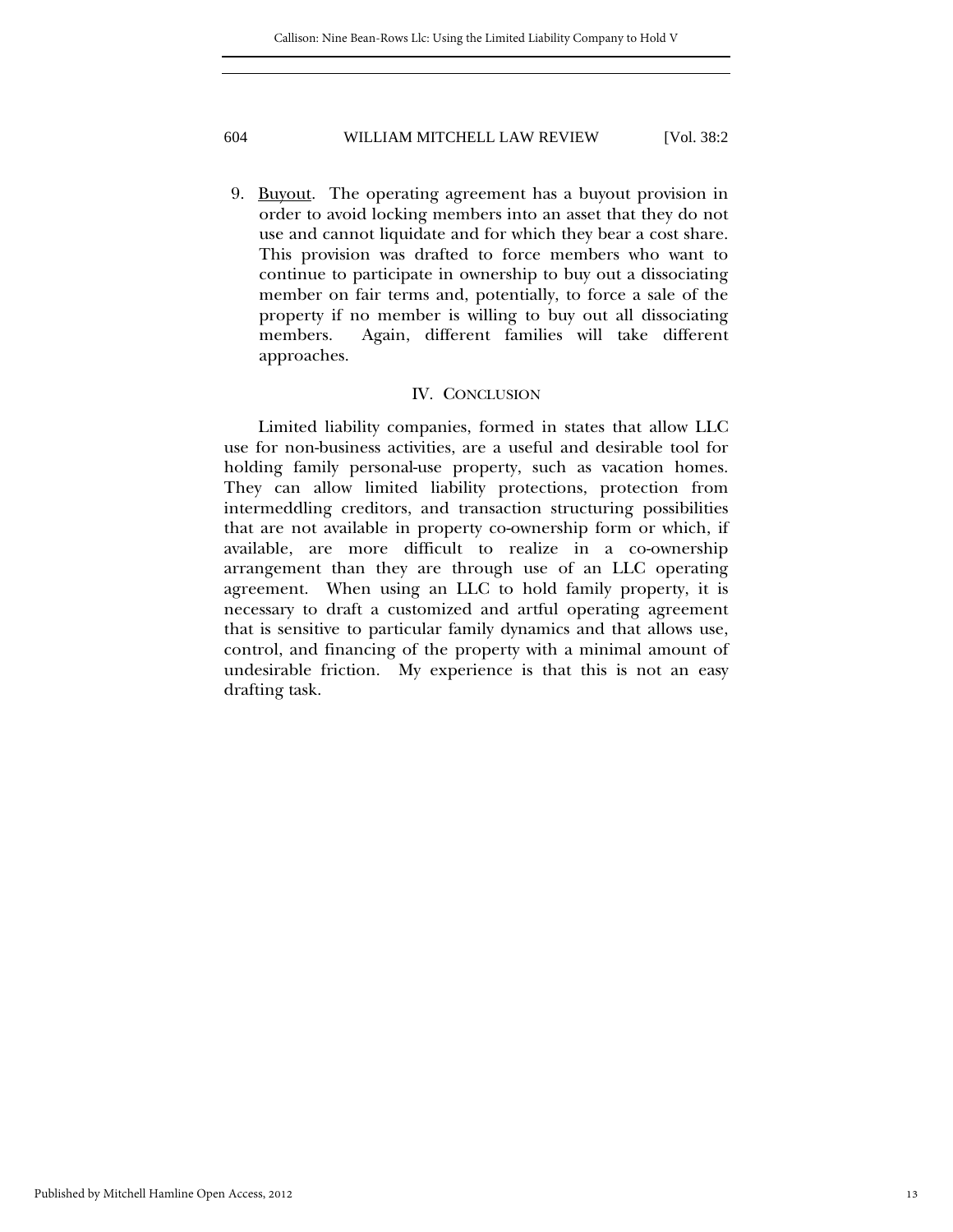## Appendix A

# **NINE BEAN-ROWS LLC**

# **OPERATING AGREEMENT**

**THIS OPERATING AGREEMENT** of Nine Bean-Rows LLC, a Colorado limited liability company (the "Company"), is made as of \_\_\_, 20\_\_, by and among those persons executing this Agreement as members of the Company (the "Original Members").

 **WHEREAS,** Nine Bean-Rows, the legal description of which is attached hereto, has become a center for family members to grow together, support and nourish each other, and maintain family unity; and

**WHEREAS,** Nine Bean-Rows continues to provide that undeveloped beauty, which allows its users to experience the joys of mountains, meadows, and woods; and

**WHEREAS,** the opportunity for ourselves and our future generations to continue to use Nine Bean-Rows in a spirit of consensus, cooperation, and sharing is important; and

**WHEREAS,** the Colorado Limited Liability Company Act (the "Act") authorizes the members of a limited liability company to enter into an operating agreement, and the Members desire that this agreement constitute the operating agreement of the Company.

**NOW, THEREFORE,** in consideration of the agreements and obligations set forth herein and for other good and valuable consideration, the receipt and sufficiency of which are hereby acknowledged, and intending to be legally bound, the Members hereby agree as follows:

# **ARTICLE I DEFINED TERMS**

Section 1.1 Definitions. Unless the context otherwise requires, the terms defined in this Article I shall, for the purposes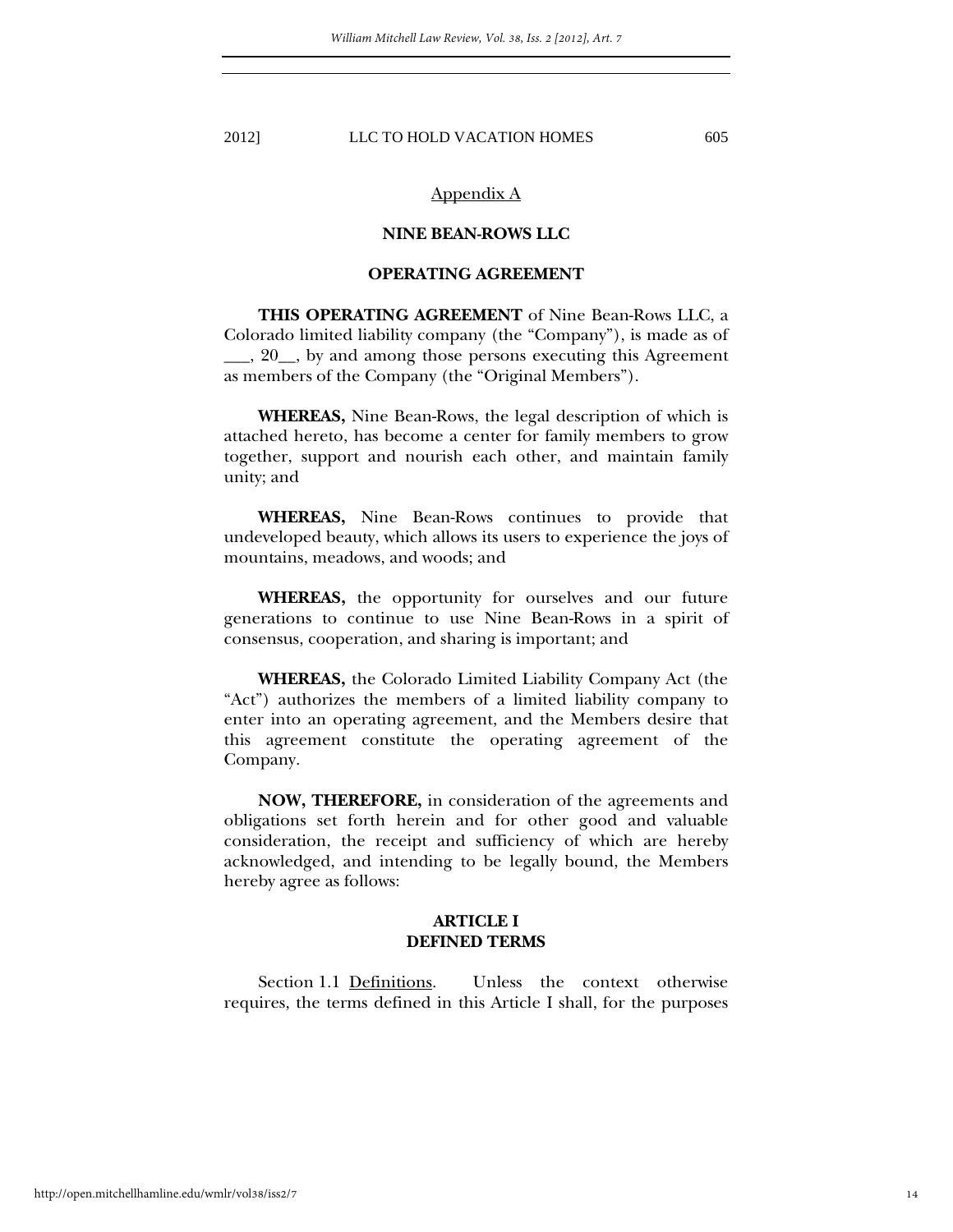of this Agreement, have the meanings herein specified.

"Act" means the Colorado Limited Liability Company Act.

"Additional Members" has the meaning set forth in Article X hereof.

"Agreement" means this Operating Agreement, as amended, modified, supplemented, or restated from time to time.

"Articles of Organization" means the articles of organization of the Company, as filed with the Colorado Secretary of State.

"Board of Managers" means a board consisting of the Managers of the Company, which Board of Managers shall manage the business and affairs of the Company in accordance with this Operating Agreement.

"Capital Expenditures" means major improvements (including, but not limited to, roofing, siding, windows, doors, and outside and inside painting), major appliances (including, but not limited to, water heater, stove, washer, and dryer), septic tank, and other major expenses that are capital in nature.

"Code" means the Internal Revenue Code of 1986, as amended.

"Company" means Nine Bean-Rows LLC.

"Covered Person" means a Manager, a Member, or any employee, officer, or agent of the Company.

"Dwelling" means any one of the inhabitable structures on the Property. "Dwellings" means more than one Dwelling.

"Majority Vote" means the affirmative vote of Members holding more than 50% of the outstanding Shares.

"Manager" means one or more Persons designated pursuant to Section 6.1 hereof as a Manager of the Company.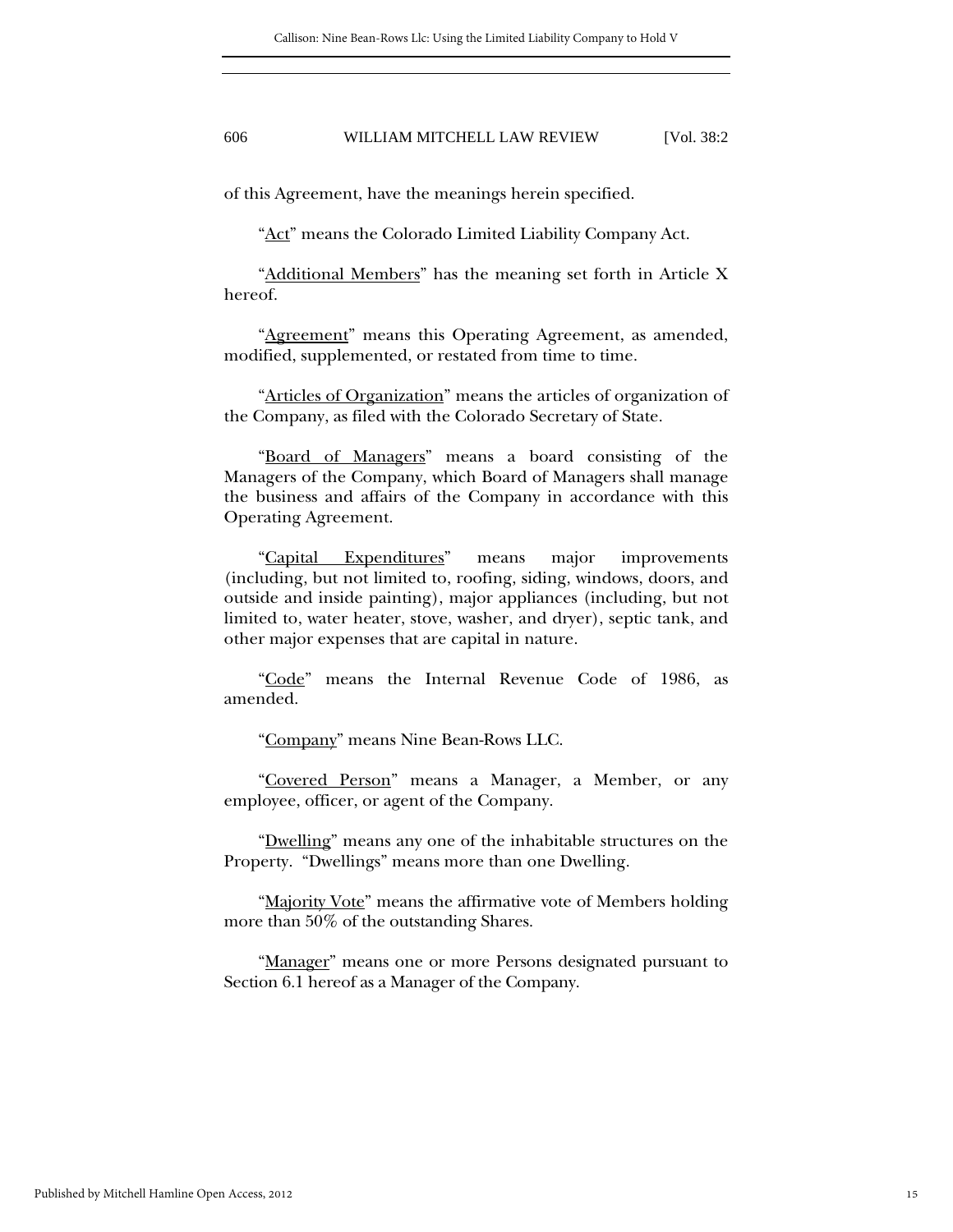"Member" means a Person reflected in the records of the Company as a member of the Company and includes any Person admitted as an Additional Member pursuant to the provisions of this Agreement. "Members" means two or more of such Persons when acting in their capacities as members of the Company.

"Operating Expenses" includes, but is not limited to, taxes, special assessments, insurance, utilities (including propane, electricity, and phone), opening and closing costs, and outside maintenance.

"Person" includes any individual, corporation, association, partnership (general or limited), joint venture, trust, estate, limited liability company, or other legal entity or organization.

"Property" means the real property described in Exhibit  $\overline{A}$ attached hereto and any furniture, fixtures, equipment, and other personal property located thereon.

"Share" means a Member's interest in the Company, denominated in a number of shares, including such Member's right to share in the profits, losses, and distributions of the Company and such Member's right to participate in the management of the Company, each in accordance with the provisions of this Agreement and the Act and as further described in Subsection 4.6.

Section 1.2 Headings. The headings and subheadings in this Agreement are included for convenience and identification only and are in no way intended to describe, interpret, define, or limit the scope, extent, or intent of this Agreement or any provision hereof.

## **ARTICLE II FORMATION AND TERM**

## Section 2.1 Formation.

(a) The Original Members hereby form the Company as a limited liability company under and pursuant to the provisions of the Act and agree that the rights, duties, and liabilities of the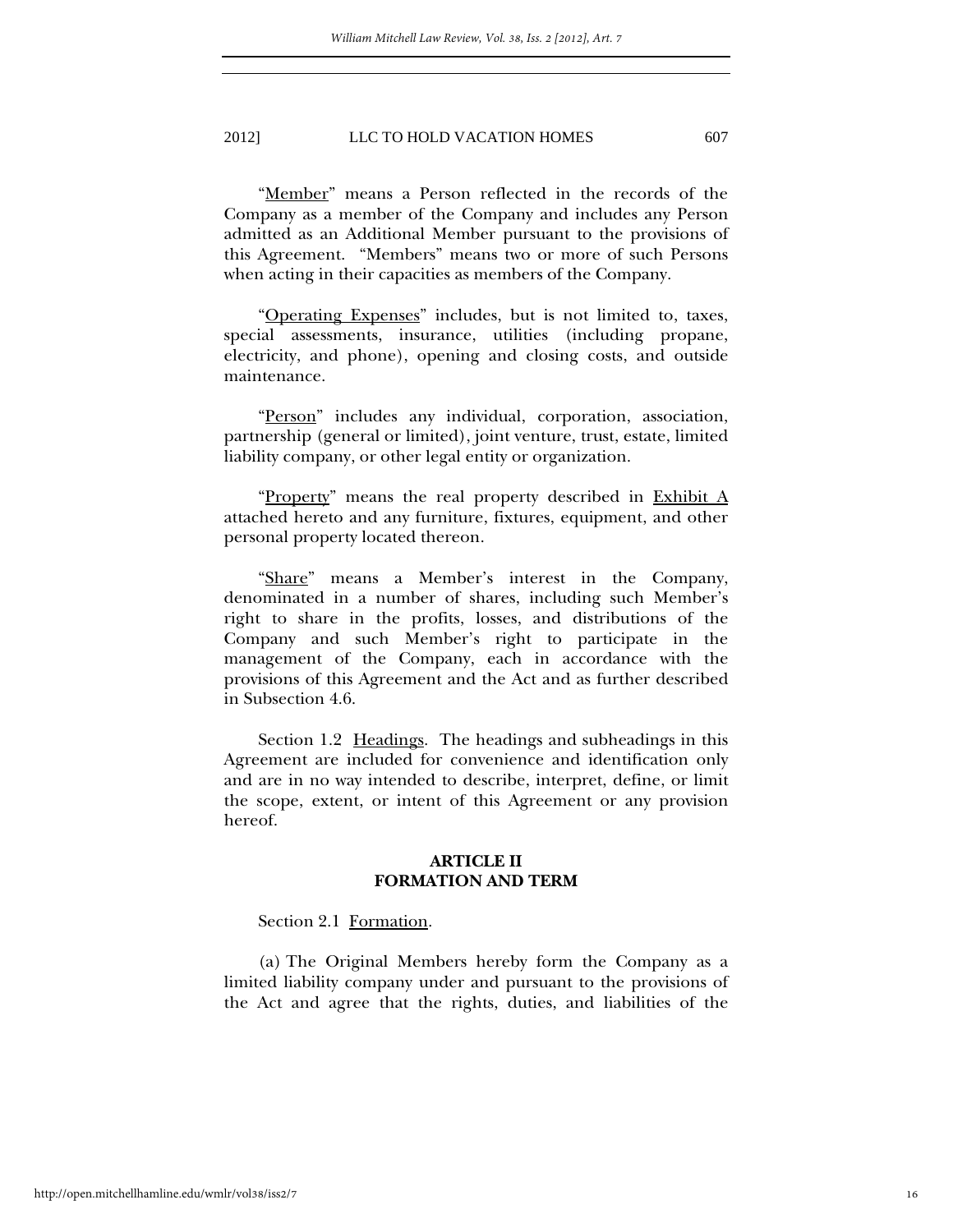Members shall be as provided in the Act, except as otherwise provided herein.

(b) Upon the execution of this Agreement or a counterpart of this Agreement, each of the Original Members shall be admitted as a Member of the Company.

(c) The name and mailing address of each Member and the number of Shares assigned to each Member shall be listed on Schedule 2.1 attached hereto, as amended from time to time.

Section 2.2 Name. The name of the Company is Nine Bean-Rows LLC. The activities and business of the Company may be conducted, upon compliance with all applicable laws, under any other name designated by the Board of Managers.

Section 2.3 Term. The term of the Company shall commence on the date the Articles of Organization are filed in the office of the Colorado Secretary of State and shall continue until the date the Company is terminated under the Act. Further, the Company shall dissolve at such time as the Property is no longer owned by the Company or shall dissolve when the youngest child of the Original Members reaches his or her thirty-fifth birthday (with such date being extended for up to five additional years if two-thirds of the Members, acting per capita, so direct). The Original Members intend that such thirty-fifth birthday dissolution arrangement shall cause the then-Members to determine, based on their own relationships and circumstances and the fact that they will all be adults, whether they desire to continue to own the Property together and how to structure their own relationships with respect to the Property and the Company.

Section 2.4 Registered Agent and Office. The Company's registered agent and office in the State of Colorado shall be [C3]. At any time, the Board of Managers may designate another registered agent and/or registered office.

Section 2.5 Qualification in Other Jurisdictions. The Board of Managers shall, if required by law or if deemed advisable by the Managers, cause the Company to be qualified, formed, or registered under assumed or fictitious name statutes or similar laws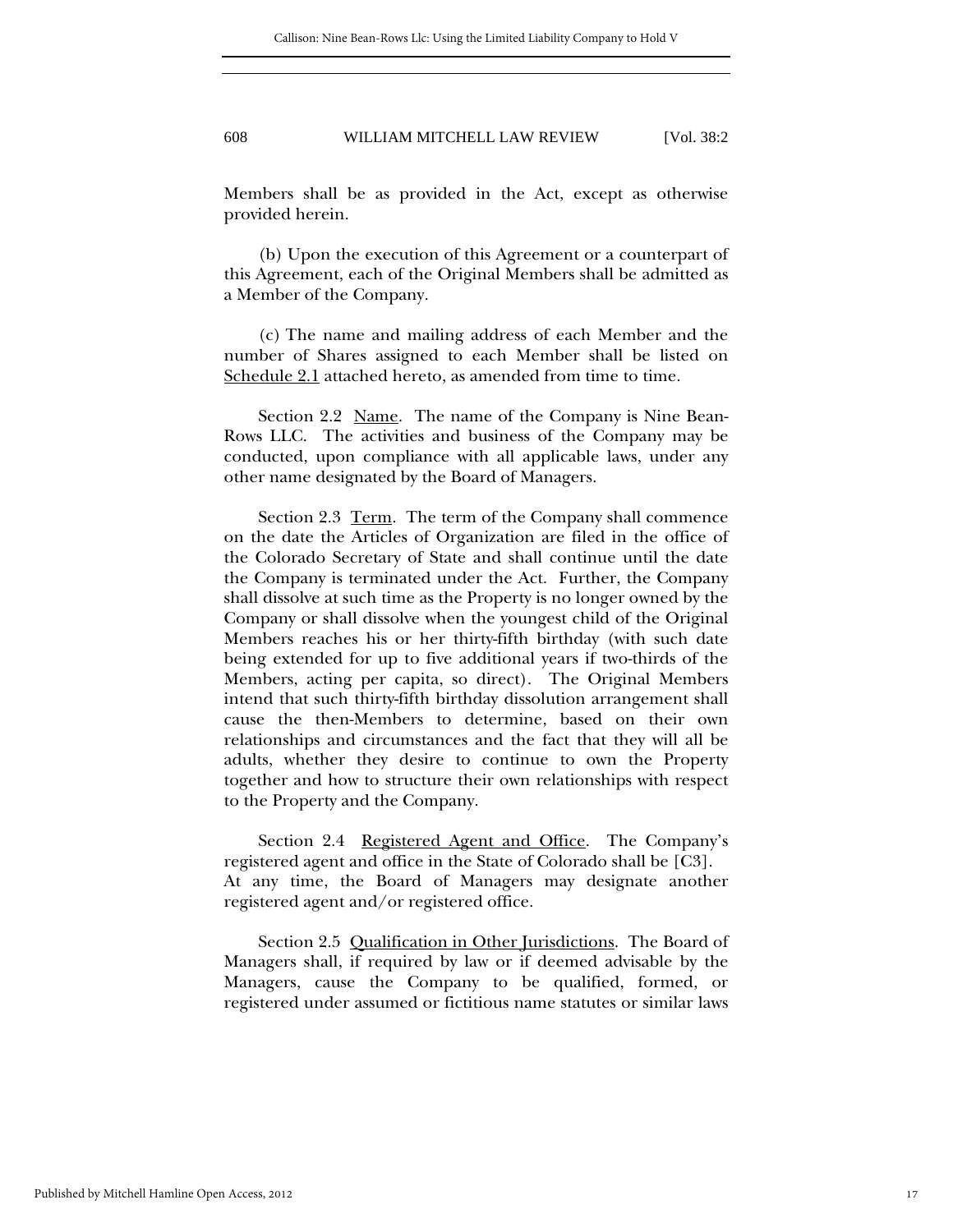in any jurisdiction in which the Company transacts business.

# **ARTICLE III PURPOSE AND POWERS OF THE COMPANY**

Section 3.1 <u>Purpose</u>. The Company is formed for the object and purpose of, and the nature of the activities to be conducted and promoted by the Company is: (i) sharing ownership, care, maintenance, and management of the Property for the use and enjoyment of the Members, their families, and their guests; (ii) engaging in any lawful act or activity for which limited liability companies may be formed under the Act; and (iii) engaging in any and all activities necessary, convenient, desirable, or incidental to the foregoing. The Property shall be made available to the children and grandchildren of [P1] and [P2], their spouses, and their descendants on the terms and conditions set forth herein.

Section 3.2 Powers of the Company. The Company shall have the power and authority to take any and all actions necessary, appropriate, proper, advisable, incidental, or convenient to or for the furtherance of the purpose set forth in Section 3.1, including occasional timbering of the Property as determined by the Board of Managers.

Section 3.3 Use.

(a) The Members agree to use and occupy the Property as a personal use vacation property. Each Member shall be entitled to joint use, occupancy, and enjoyment of the Property. No Member shall transfer or assign any right to use, occupy, or enjoy the Property to any Person without the prior written consent of the Board of Managers. The failure of a Member to use, occupy, or enjoy the Property shall not relieve that Member from any of the Member's obligations under this Agreement. The Board of Managers may adopt, from time to time, rules and regulations relating to the use and occupancy of the Property.

(b) Although it is intended that the Members shall work cooperatively to establish fair and appropriate use arrangements for the Property, in the event of disagreement concerning use, the Board of Managers may establish a system for determining the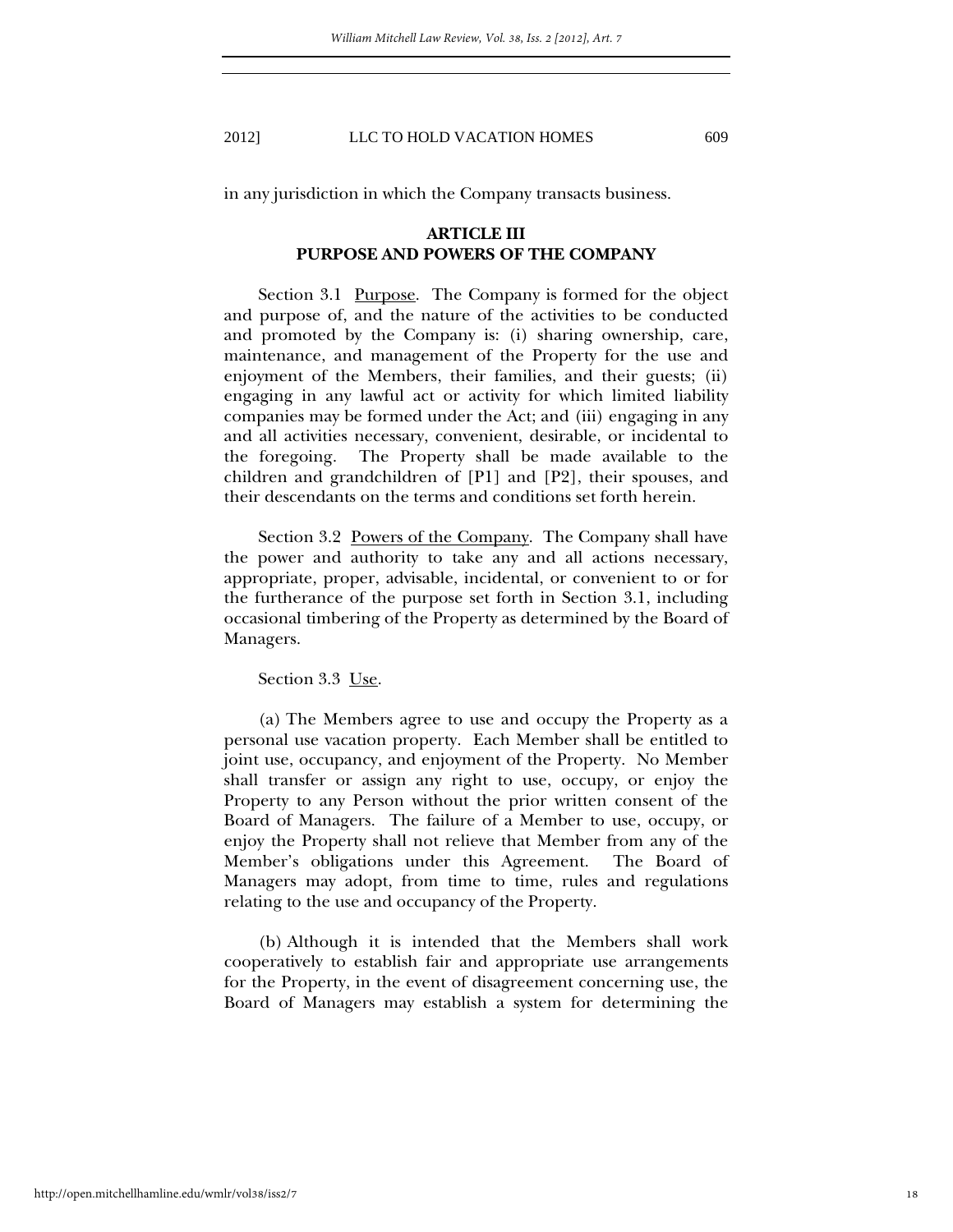Members' rights to use the Property, which system shall ensure that use by Members is in a fair manner substantially equivalent to the Members' proportionate interest in the Company. For example, the Board of Managers could, but need not, establish an occupancy reservation system under which each Original Member shall randomly draw a number between one and three, with the Original Member drawing the number one having first choice of a two-week use period, then the Original Member drawing the number two having second choice, and the Original Member drawing the number three having the third choice, and then back to the first Original Member (or back in reverse order). Such Original Members could then designate the users during the selected period. A similar system could be used when there are Members other than the Original Members, although proportionate ownership would need to be considered.

(c) No Member, acting in that Member's individual capacity or on behalf of the Company, shall make any material alterations or improvements to the Property without the prior agreement of the Board of Managers.

(d) The Company shall purchase and maintain adequate insurance on the Property, including liability and casualty insurance. If the Property is damaged and available insurance proceeds are insufficient to pay restoration costs, such proceeds shall be applied to restoration to the extent necessary to preserve the Property until additional funds are available to the Company to complete the restoration.

Section 3.4 Sale of Property. If the Company decides to sell all or any portion of the Property (the "Sale Property") such Sale Property shall first be offered to the then-living Original Members and the children of any deceased Original Member for a sale price equal to the fair market value of the portion of the Sale Property. Unless agreed upon by the Members, fair market value shall be established by an independent appraiser selected by the Board of Managers, taking into account the then-current use and property tax valuation method of the Sale Property. Original Members and the children of any deceased Original Member who wish to purchase shall give written notice to the Board of Managers within sixty (60) days after being furnished with the agreed-upon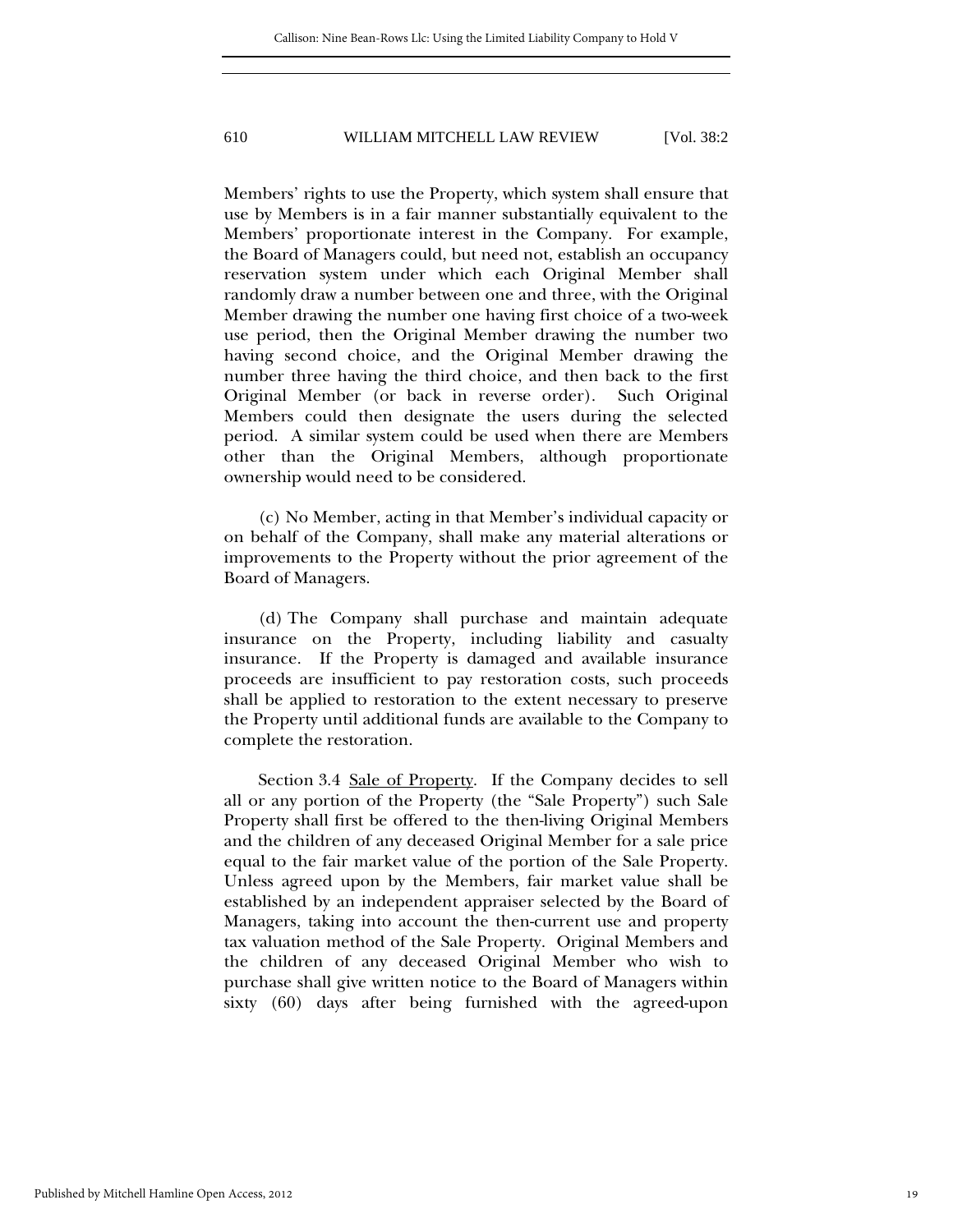valuation or the appraisal. If more than one (1) Original Member or a group of children of a deceased Original Member desires to purchase the Sale Property, then such electing persons shall attempt to work out arrangements whereby all of them can participate in the purchase and, if no arrangement is made within 120 days after the agreed-upon valuation or the appraisal is furnished, each Original Member and the group comprised of the children of any deceased Original Member may submit a written bid to purchase the Sale Property for cash to the Board of Managers, and the person or group submitting the highest bid shall purchase the Sale Property.

## **ARTICLE IV**

# **CAPITAL CONTRIBUTIONS; ANNUAL FEE; USE FEE; INTERESTS; CAPITAL ACCOUNTS AND ADVANCES**

## Section 4.1 Capital Contributions, Annual Fee.

(a) Members shall not be required to make capital contributions to the Company.

(b) Each Member shall be required to pay an amount equal to his or her pro rata share of all Capital Expenditures and Operating Expenses as determined by the Board of Managers on an annual basis regardless of each Member's use or nonuse of the Property ("Annual Fee"). For all purposes of this Agreement a Member's "pro rata share" means a fraction obtained by dividing the number of Shares owned by the Member by the total number of Shares of the Company issued and outstanding.

#### Section 4.2 Use Fee.

(a) If so determined by the Board of Managers, each Member and each of Member's family members and/or guests shall be required, and each Member hereby agrees, to pay a use fee ("Use Fee") for periods when the Member or the Member's guests use the Property, the amount and terms of which shall be set from time to time by the Board of Managers.

(b) The funds collected from the Use Fee shall be used to pay Operating Expenses and Capital Expenditures, and any excess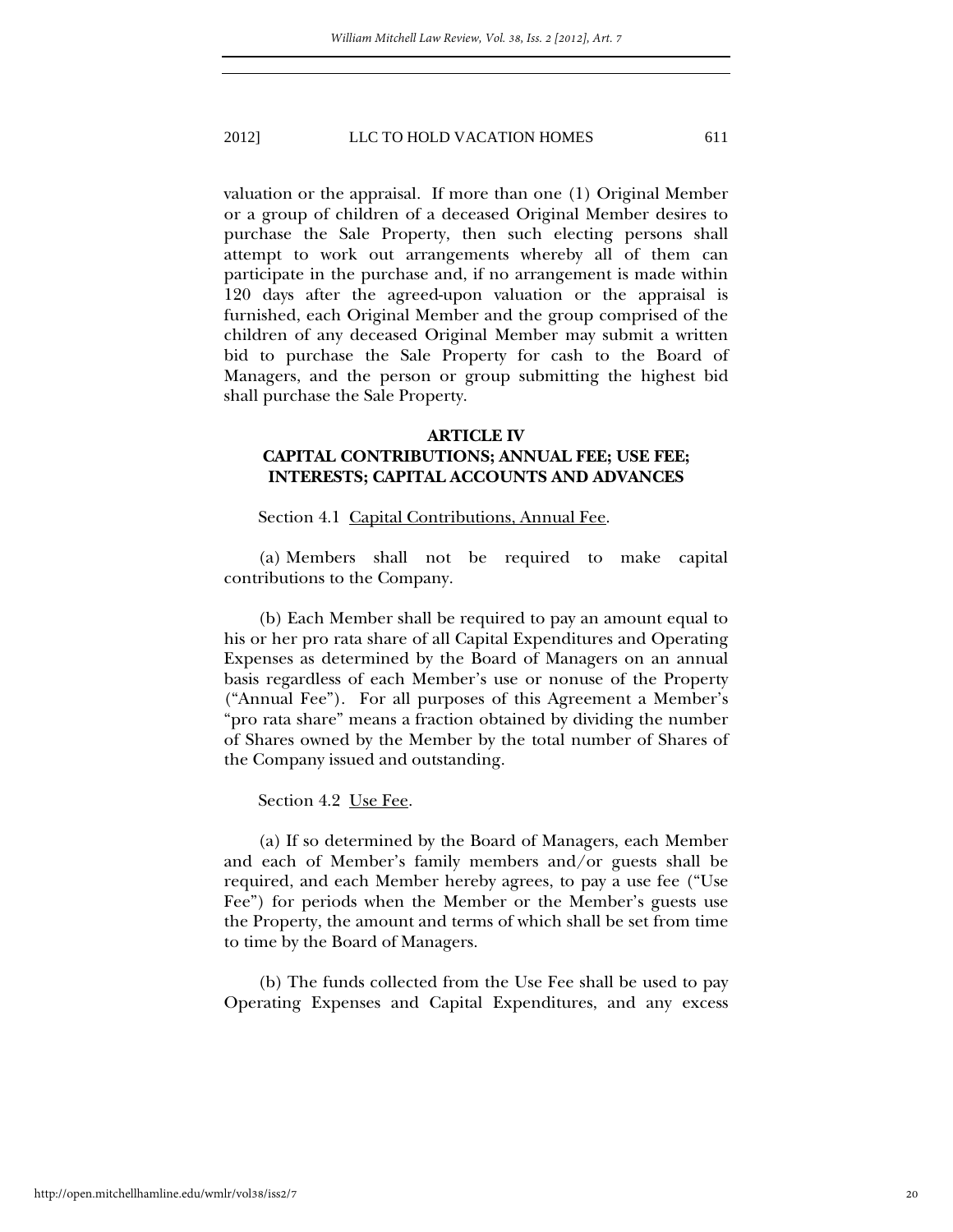funds shall be placed in a reserve account to fund future Operating Expenses and Capital Expenditures.

Section 4.3 Member's Interest. A Member's Shares shall for all purposes be personal property. A Member has neither an interest in specific Company Property nor an undivided interest in any Property.

#### Section 4.4 Status of Capital Contributions.

(a) No Member shall receive any interest, salary, or drawing with respect to any capital contributions that may be made by the Member or for services rendered on behalf of the Company or otherwise, except as otherwise determined by the Board of Managers.

(b) Except as otherwise provided herein and by applicable state law, no Member shall be required to lend any funds to the Company or to make any capital contributions to the Company. Members and Managers shall not be personally liable for the Company's debts, obligations, or liabilities.

Section 4.5 Advances. If any Member shall advance any funds to the Company, the amount of such advance shall not increase the Member's number of Shares. The amount of any such advance shall be a debt obligation of the Company to such Member and shall be subject to such terms and conditions acceptable to the Company and such Member. Any such advance shall be payable and collectible only out of Company assets, and the other Members shall not be personally obligated to repay any part thereof. No advances shall be made without the agreement of the Board of Managers.

Section 4.6 Shares. The interests of the Members in the Company shall be represented by Shares. The Company shall issue an aggregate of One Hundred Fifty Thousand (150,000) Shares, with the intention that this number shall not be increased, but that Shares shall be passed down by Members by gift or inheritance to eligible Members. The number of Shares initially assigned to each Original Member shall be listed opposite his or her name on Schedule 2.1. Each Share shall represent an equivalent interest in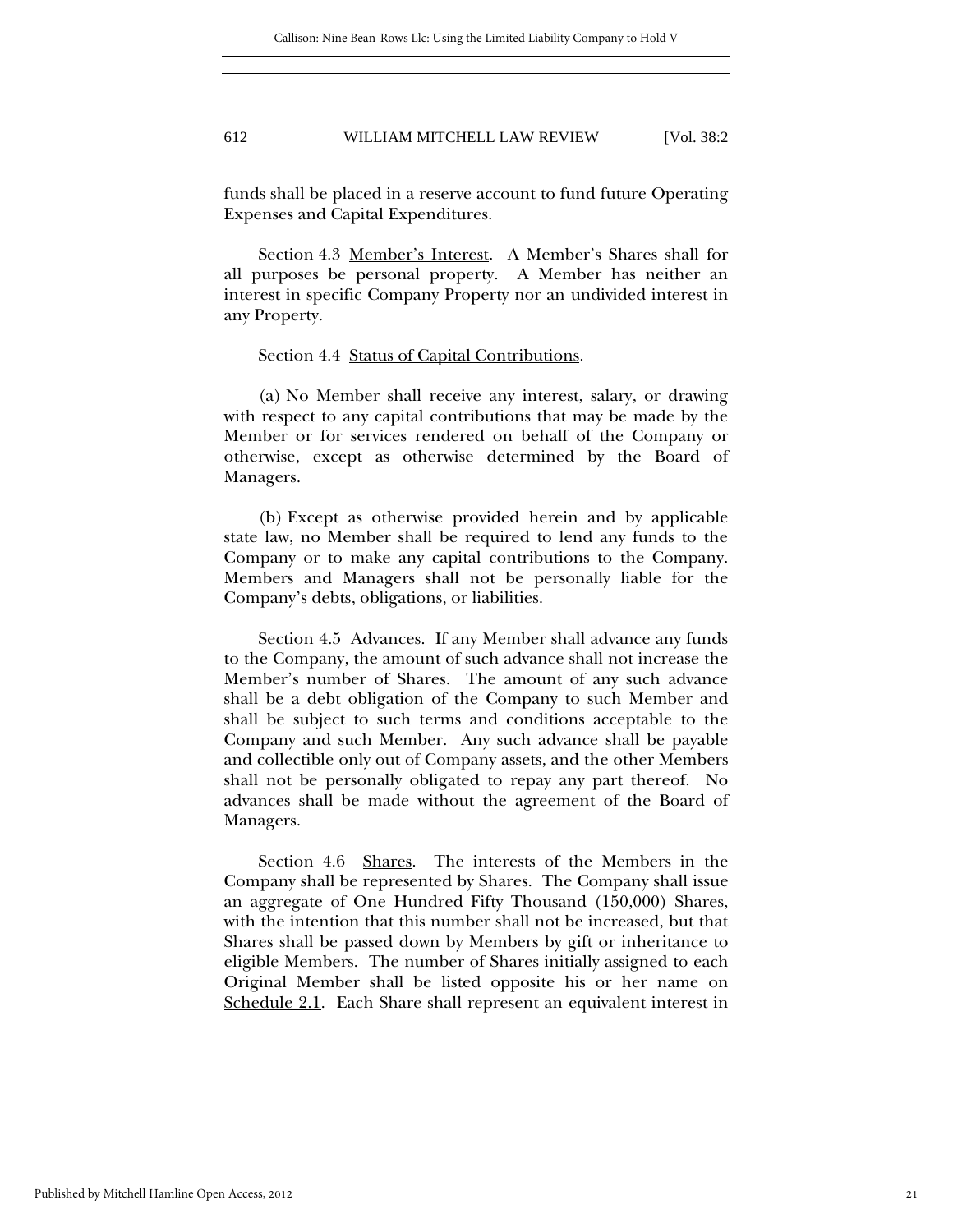the Company and the right to one (1) vote on matters submitted to a vote of the Members. A Member may voluntarily forfeit any Shares at any time. Forfeited shares shall be retired and cancelled on the effective date of the forfeiture and shall reduce the total number of Shares.

## **ARTICLE V MEMBERS**

Section 5.1 Powers of Members. Membership in the Company is restricted exclusively to the Original Members and to lineal descendants by blood or adoption (and not by marriage) of the Original Members; provided that [P1] and [P2] shall hold an honorary membership in the Company with full right to use the Property during each of their lifetimes (both pursuant to any life estate they may retain in the Property and as honorary Members of the Company). The Members shall have the power to exercise any and all rights or powers granted to the Members pursuant to the express terms of this Agreement and the Act.

Section 5.2 Indemnification. The Company shall indemnify every Manager and Member for payments made and personal liabilities reasonably incurred in the ordinary and proper conduct of the Company's activities or business, or in the preservation of the Company's business or property; provided, however, that this indemnification shall be limited to the total assets of the Company (including unpaid capital contributions of the Members).

Section 5.3 Limit on Members' Right to Participate in Management. Except as expressly authorized and provided in this Operating Agreement, no Member who is not also a Manager of the Company shall participate in the management of the Company or the transaction of any Company business, and no Member who is not also a Manager shall have authority to transact business on behalf of or legally bind the Company. Any Member who breaches this Section 5.3 shall indemnify, defend, and hold harmless the Company and every other Member from and against any loss, liability claim, or payment, including reasonable attorneys' fees, that arises or results from such breach of this Section 5.3.

Section 5.4 <u>Partition</u>. Each Member waives any and all rights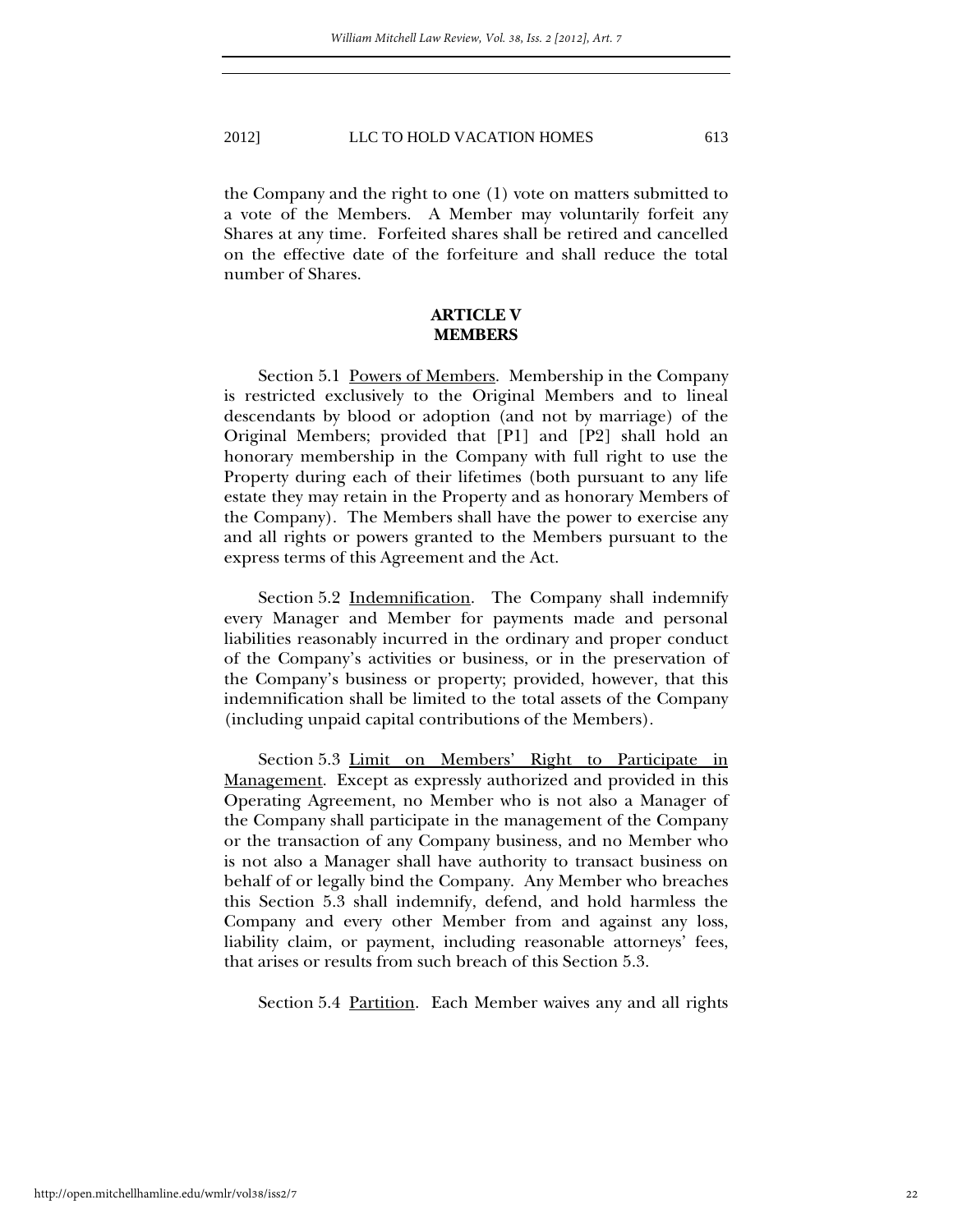that such Member may have to maintain an action for partition or other division of the Company's property.

# **ARTICLE VI MANAGEMENT**

Section 6.1 Managers. The business and affairs of the Company shall be managed by a Board of Managers comprised of all the Managers. The Original Members shall serve as the initial Managers and shall comprise the Board of Managers. Each initial Manager shall serve as a Manager until he or she shall die, resign, or cease to be a Member of the Company. In the event that any Original Member shall cease to be a Manager due to his or her death, resignation, or transfer of Shares such that he or she ceases to be a Member, then such Original Member may name a replacement Manager. If [C1] has failed to name a replacement Manager on his death, then [GC1] shall be his replacement Manager; if [C3] has failed to name a replacement Manager on his death, then [GC3] shall be his replacement Manager. In the event that [C2] transfers her Shares, then she shall cease to be a Manager unless the Original Members agree that she shall continue as a Manager.

Section 6.2 Management. The Board of Managers shall have the sole and exclusive responsibility for the operation of the Company. The Managers shall manage the affairs of the Company in a prudent fashion and shall use their reasonable best efforts to carry out the purposes and character of the Company.

Section 6.3 Actions of the Managers. Decisions shall be made by a majority of the Managers if there is at least one Manager, or if there are no Managers then acting, by vote of the Members. In the event there is deadlock between the Managers, and if only one of such Managers is an Original Member, then the decision of the Manager who is an Original Member shall control. Notwithstanding the foregoing, the following decisions ("Major Decisions") shall require a vote of seventy-five percent (75%) of the Shares represented in person or electronically at a meeting of the Members:

(a) any decision to sell all or substantially all of the assets and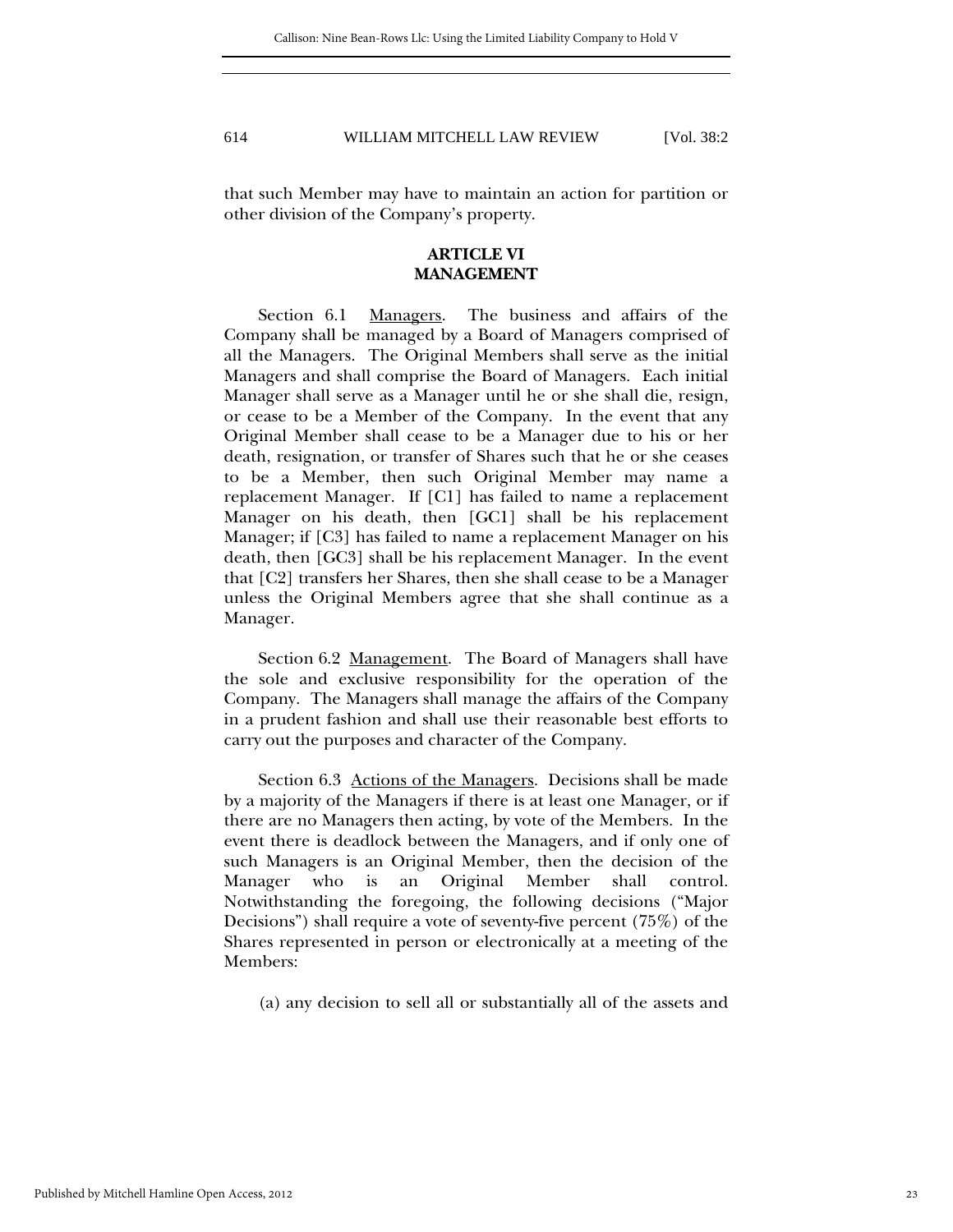properties of the Company; and

(b) any decision to dissolve the Company.

Section 6.4 Powers of Managers. The Managers shall have all necessary powers to carry out the purposes of the Company. Without limiting the generality of the foregoing but subject to the obligation of the Managers to obtain any required consent of the other Members as provided elsewhere in this Agreement (including Major Decisions described in Section 6.3), in addition to any other rights and powers which the Managers may possess, the Managers shall have all specific rights and powers required or appropriate to the management of the business of the Company, and only the Managers shall have these rights and powers, including the following:

(a) to hold record title to assets of the Company in the name or names of a nominee or nominees for any purpose convenient or beneficial to the Company;

(b) to acquire and enter into any contract of insurance that the Managers deem necessary and proper for the protection of the Company or for any purpose convenient or beneficial to the Company;

(c) to retain or employ from time to time persons, firms, or companies on behalf of the Company for the operation and management of the Property, all on such terms and for such compensation as the Managers shall determine;

(d) to incur or assume indebtedness or other obligations and to refinance, increase, modify, consolidate, extend, or prepay any indebtedness of the Company; and

(e) to do and perform all other acts as may be necessary or appropriate to the conduct of the Company's business.

Section 6.5 Committees.

(a) The Board of Managers may establish committees having such powers as the Board of Managers may legally delegate.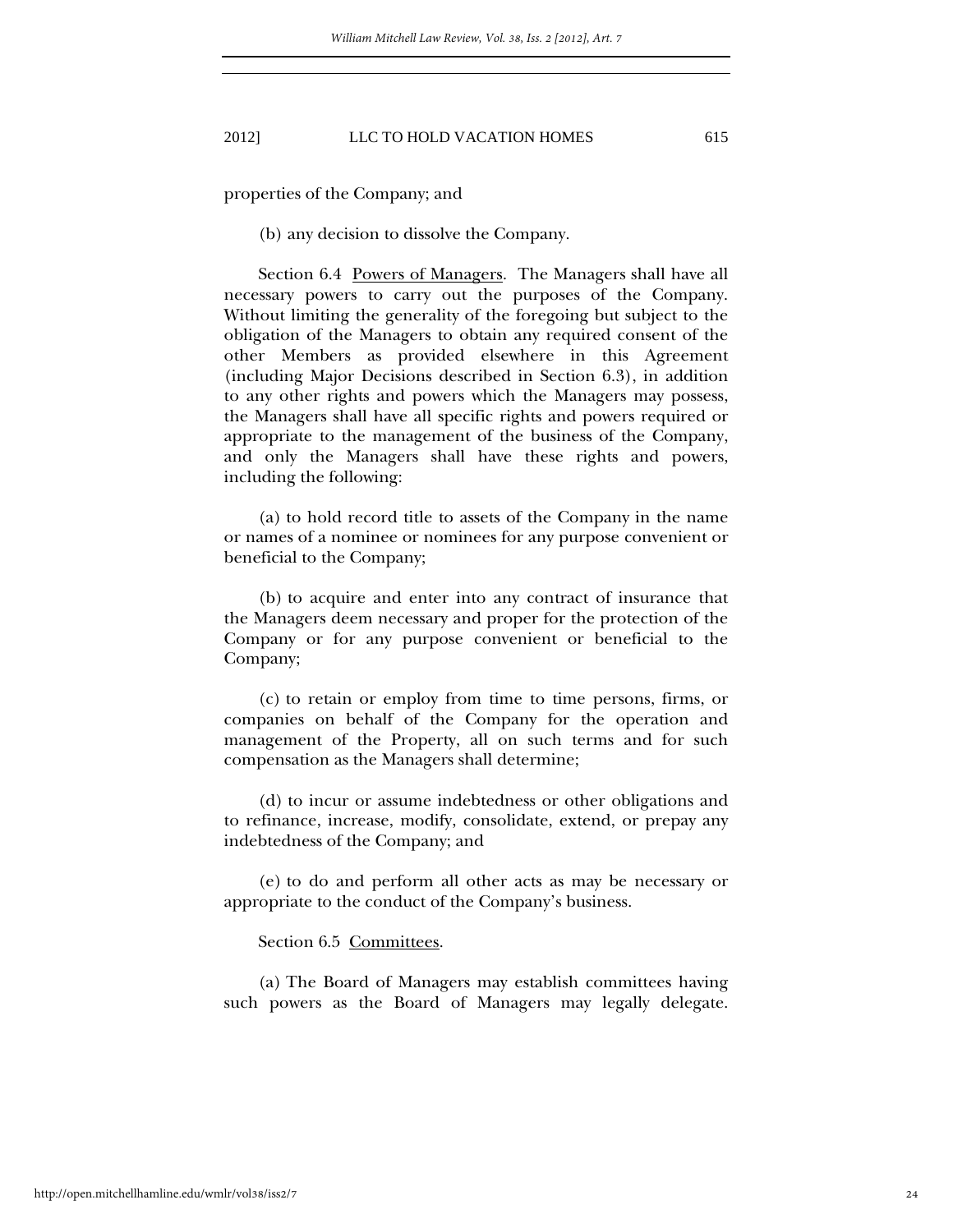Committees shall be subject at all times to the direction and control of the Managers.

(b) A committee shall consist of one or more natural persons, who need not be Managers, appointed by the Board of Managers.

(c) Minutes, if any, of committee meetings shall be made available upon request to members of the committee, to any Manager, and to any Member.

Section 6.6 Binding the Company. The Managers shall be authorized to sign for and bind the Company as provided in this Agreement. Except as provided herein, no Member shall have any right or authority to act for or to bind the Company.

Section 6.7 Reimbursements. The Company shall reimburse the Managers for all ordinary and necessary out-of-pocket expenses incurred by the Managers on behalf of the Company.

# **ARTICLE VII AMENDMENTS**

Section 7.1 <u>Amendments</u>. Any amendment to this Agreement shall be adopted and be effective as an amendment hereto if it receives approval of the Members; provided, however, that any amendment to this Agreement shall require the consent of the Members holding at least 80% of the Shares, together with the unanimous written consent of the Original Members then living who remain as Members.

## **ARTICLE VIII BOOKS AND RECORDS**

Section 8.1 <u>Books and Records</u>. At all times during the continuance of the Company, the Company shall maintain separate books of account for the Company that shall show a true and accurate record of all costs and expenses incurred, all charges made, all credits made and received, and all revenues. Such books of account, together with a copy of this Agreement and a copy of the Articles of Organization, shall be open to inspection and examination at reasonable times by each Member for any purpose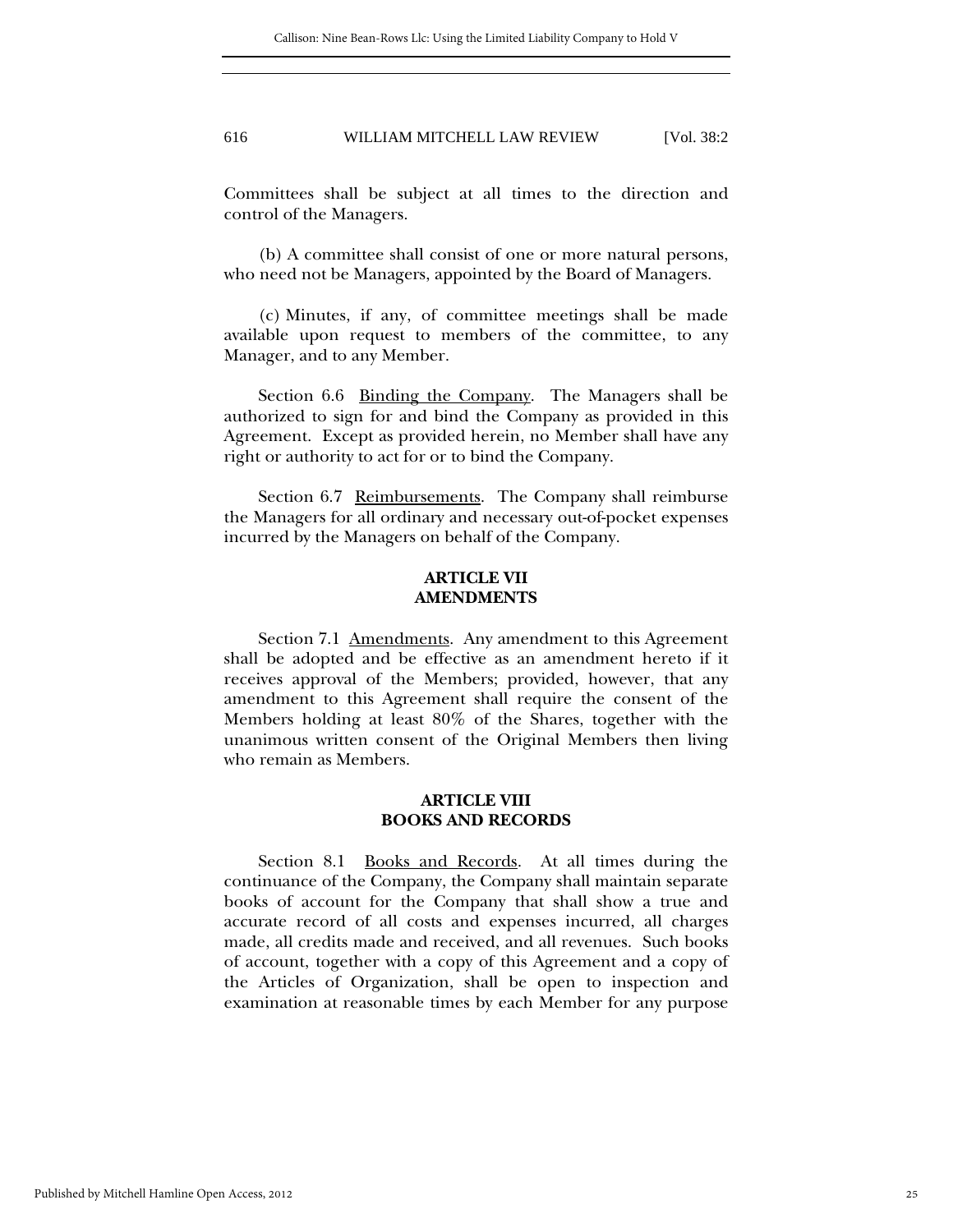reasonably related to such Member's interest in the Company.

Section 8.2 Accounting Method. The books and records of the Company shall be kept on the method of accounting selected by the Board of Managers and shall reflect all Company transactions and shall be appropriate and adequate for the Company's activities.

# **ARTICLE IX LIABILITY, EXCULPATION, AND INDEMNIFICATION**

Section 9.1 Liability. Except as otherwise provided by the Act, the debts, obligations, and liabilities of the Company, whether arising in contract, tort, or otherwise, shall be solely the debts, obligations, and liabilities of the Company, and no Covered Person shall be obligated personally for any such debt, obligation, or liability of the Company solely by reason of being a Covered Person.

Section 9.2 Exculpation. No Covered Person shall be liable to the Company or any other Covered Person for any loss, damage, or claim incurred by reason of any act or omission performed or omitted by such Covered Person in good faith on behalf of the Company and in a manner reasonably believed to be within the scope of authority conferred on such Covered Person by this Agreement.

Section 9.3 Fiduciary Duty. To the extent that, at law or in equity, a Covered Person has duties (including fiduciary duties) and liabilities relating thereto to the Company or to any other Covered Person, a Covered Person acting under this Agreement shall not be liable to the Company or to any Member for the Covered Person's good faith reliance on the provisions of this Agreement. The provisions of this Agreement, to the extent that they restrict the duties and liabilities of a Covered Person otherwise existing at law or in equity, are agreed by the parties hereto to replace such other duties and liabilities of such Covered Person.

Section 9.4 Indemnification. To the fullest extent permitted by applicable law, a Covered Person shall be entitled to indemnification by the Company for any loss, damage, or claim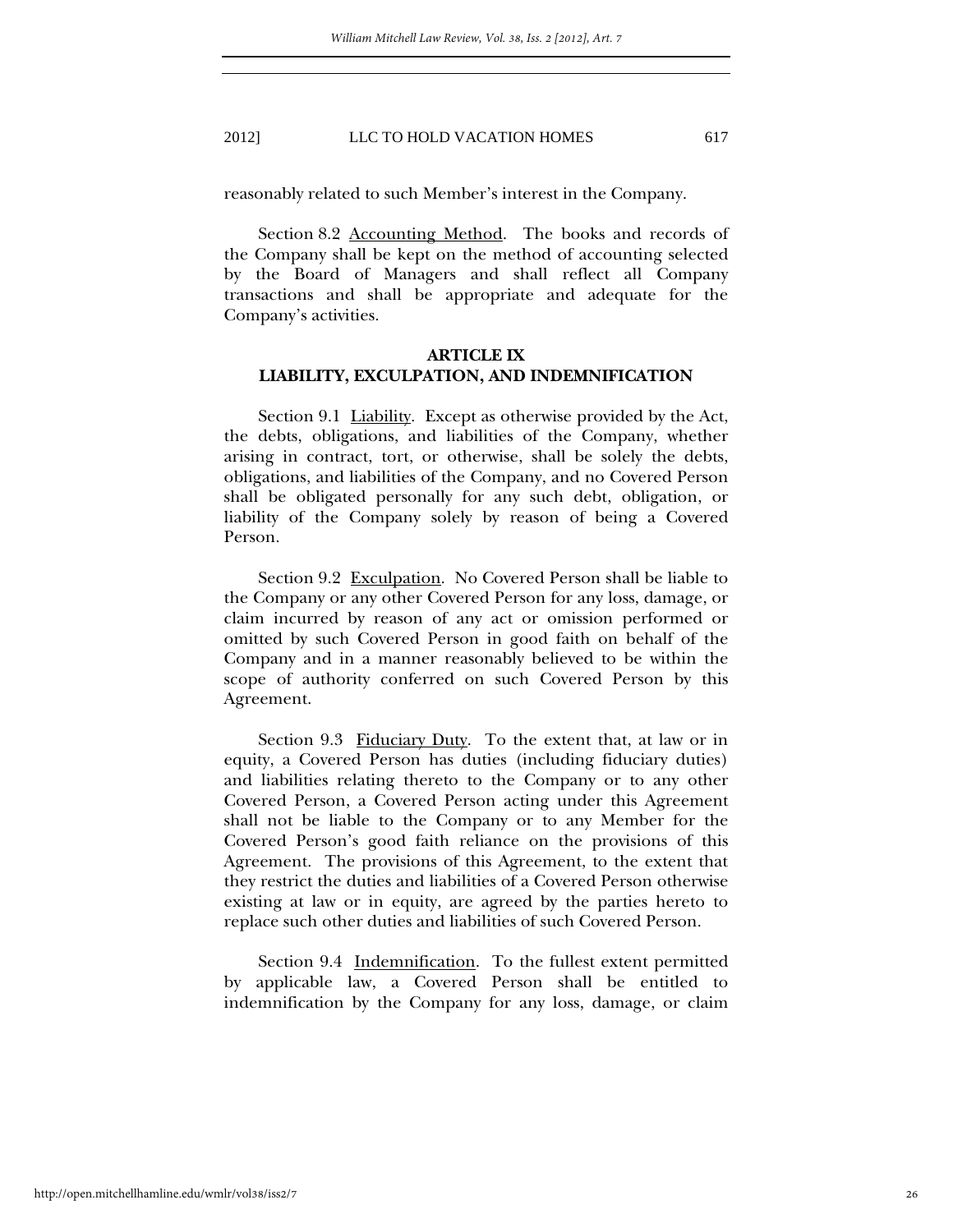incurred by such Covered Person by reason of any act or omission performed or omitted by such Covered Person in good faith on behalf of the Company and in a manner reasonably believed to be within the scope of authority conferred on such Covered Person by this Agreement; provided, however, that any indemnity under this Section 9.4 shall be provided out of and to the extent of Company assets only, and no Member shall have any personal liability on account thereof.

Section 9.5 Expenses. To the fullest extent permitted by applicable law, expenses (including legal fees) incurred by a Covered Person in defending any claim, demand, action, suit, or proceeding shall, from time to time, be advanced by the Company prior to the final disposition of such claim, demand, action, suit, or proceeding upon receipt by the Company of an undertaking by or on behalf of the Covered Person to repay such amount if it shall be determined that the Covered Person is entitled to be indemnified as authorized in Section 9.4 hereof.

# **ARTICLE X ADDITIONAL MEMBERS**

Section 10.1 Admission. Membership in the Company is restricted exclusively to lineal descendants (by birth or adoption) (and not by marriage) of the Original Members, provided that with the unanimous consent of the Members, the Company may admit any Person as an additional member of the Company (each, an "Additional Member" and collectively, the "Additional Members"). Each Additional Member shall receive the number of Shares as determined by the Members. Each such Person shall be admitted as an Additional Member at the time such Person (i) executes this Agreement or a counterpart of this Agreement and (ii) is named as a Member on Schedule 2.1 hereto.

# **ARTICLE XI ASSIGNABILITY AND SUBSTITUTE MEMBERS**

Section 11.1 General. No transfer of Shares (including but not limited to a sale, a gift, a testamentary transfer, assignment, mortgage, or pledge), whether during the Member's lifetime or at death, shall be effective unless: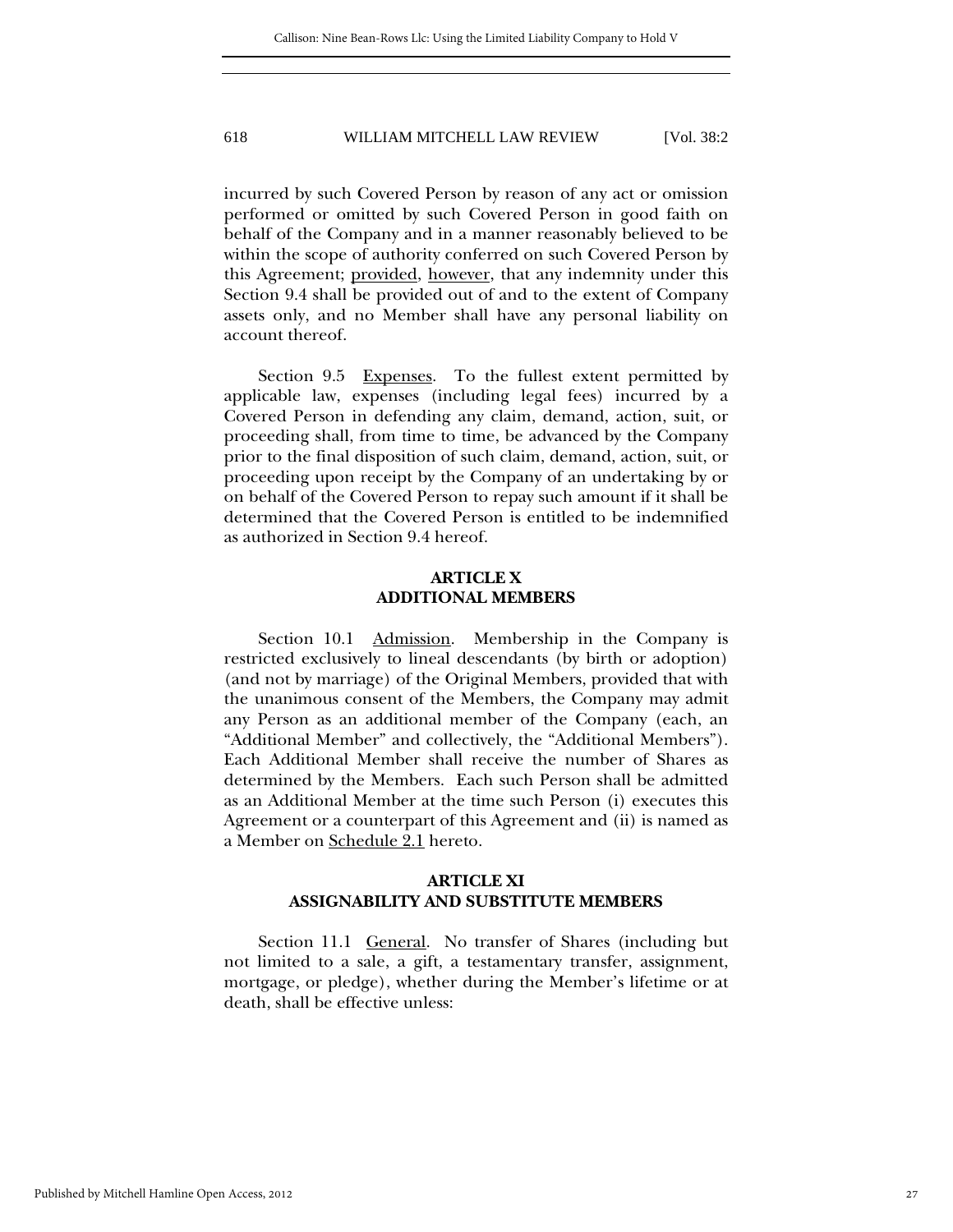# (a) the transfer is made in accordance with this Article XI, and

(b) the transferee becomes a party to this Agreement by the signature of the transferee at the foot of this Agreement as amended from time to time, and such transferee's spouse or domestic partner, if any, waives in writing any interest in the Shares.

Section 11.2 Permitted Transferees. Shares may be transferred (whether by sale, gift, testamentary transfer, assignment, mortgage, pledge, or otherwise) only in accordance with the requirements of this Section 11.2. If an Original Member has children (whether by birth or adoption), any transfer of such Original Member's Shares shall be to such children equally. If an Original Member has one or more children who predecease the Original Member, and if such child has one or more children (by birth or adoption), then the Original Member may elect to transfer his or her Shares to his or her surviving children only or to transfer his or her Shares equally to his or her surviving children and the group comprised of the children of the deceased child (with those grandchildren sharing equally in the portion attributable to the deceased child). Similar rules shall apply to further intergenerational transfers.

If an Original Member has no children at the time of his or her Share transfer, then such Original Member may elect (including privately in his or her will) one of the following transfer options: (a) 50% each to surviving Original Members; (b) 50% to each group comprised of the surviving children of the other Original Members (namely, his or her nieces and nephews), shared equally among such children; or (c) equally among the surviving children (his or her nieces and nephews) of the other Original Members. If one of the Original Members with children predeceases an Original Member without children, then the Original Member without children may elect option (b) or (c) above or may elect to transfer 50% of his or her Shares to the surviving other Original Member and 50% of his or her Shares to the children of the deceased Original Member. In the event an Original Member without children makes an invalid transfer election or fails to make an election, then options (a) or (b) above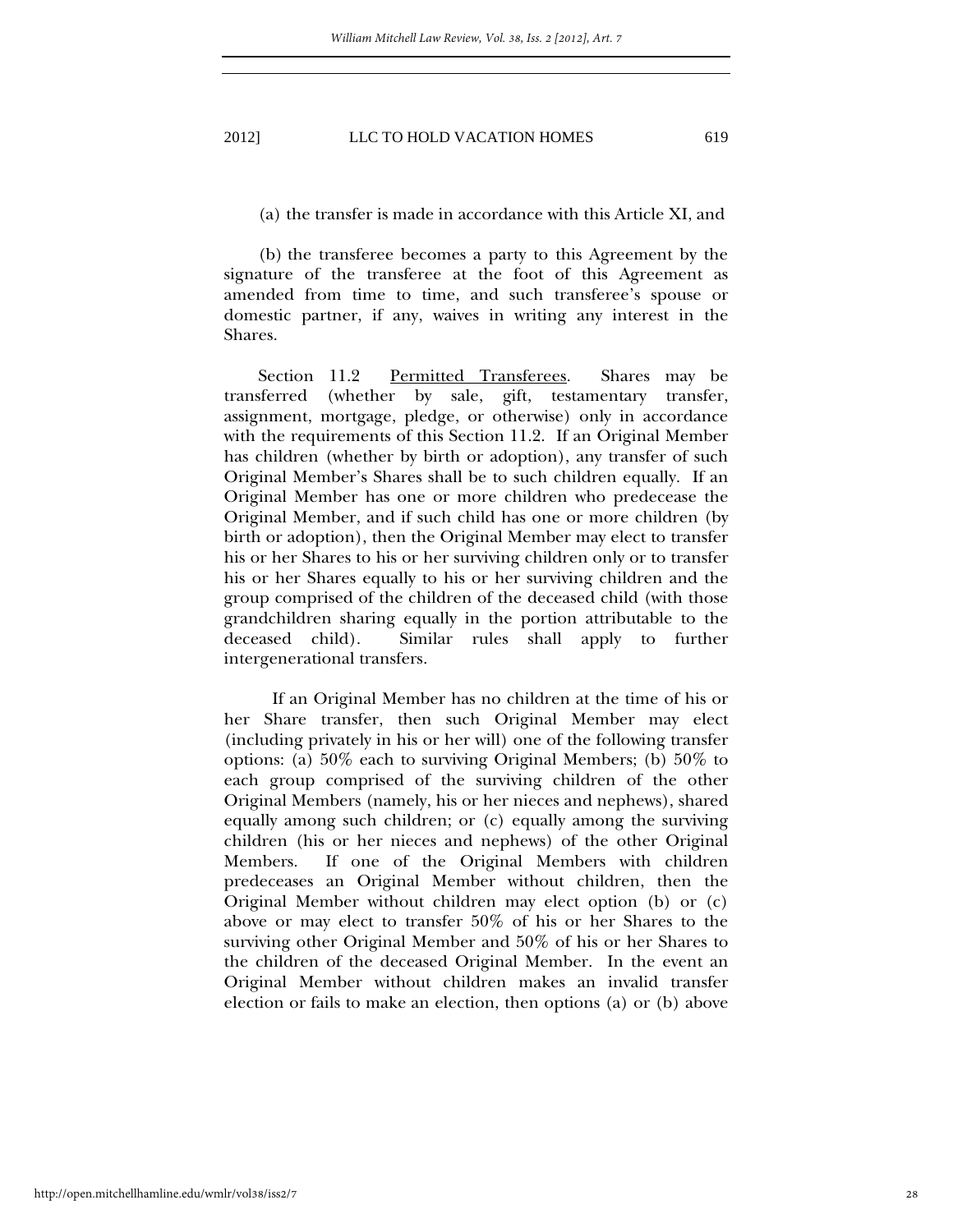shall apply, as circumstances may require.

Section 11.3 Share Buy-out. During the period when all Shares are owned by the Original Members, any Original Member may give written notice (the "Buyout Notice") of his or her desire for the other Original Members to acquire all of his or her Shares. From the date of their receipt of the Buyout Notice, the other Original Members shall have 455 days to acquire the Shares, equally, for a price equal to the fair value of such Shares. Fair value shall equal the amount that would be distributed to the Original Member seeking buyout if the Property were sold at its value, taking into account its then-current use and any use taken into account for property tax purposes, and the Company liquidated. If, after an Original Member provides a Buyout Notice another Original Member determines within the 455 day purchase period that he or she also desires for the remaining Original Member to acquire his or her Shares, such other Original Member may also provide a Buyout Notice to the other Members. In the event a second Buyout Notice is issued, then the remaining Original Member shall have 90 days to determine whether he or she will acquire the Shares of the other Original Members for the price set forth above. If the remaining Original Member elects to acquire such shares, he or she shall give written notice to the other Original Members, the price shall be as provided above, and closing shall occur on the later of 365 days after the third Original Member gives the election notice, or the original 455-day period. If the third Original Member does not elect to acquire the Shares, then no Original Member shall be required to acquire Shares and the Board of Managers shall cause a sale of the Company's Property and liquidation of the Company.

Section 11.4 For the purposes of this Article, a Member desiring to transfer his or her Shares shall include the executor or administrator of a deceased Member's estate, or a trustee in bankruptcy of a Member's estate.

Section 11.5 Any Shares which are transferred, voluntarily, involuntarily, or by operation of law, other than in accordance with the provisions of this Article XI shall be void ab initio and shall not give to the holder any rights of a Member or the use of the Property or other rights under this Agreement.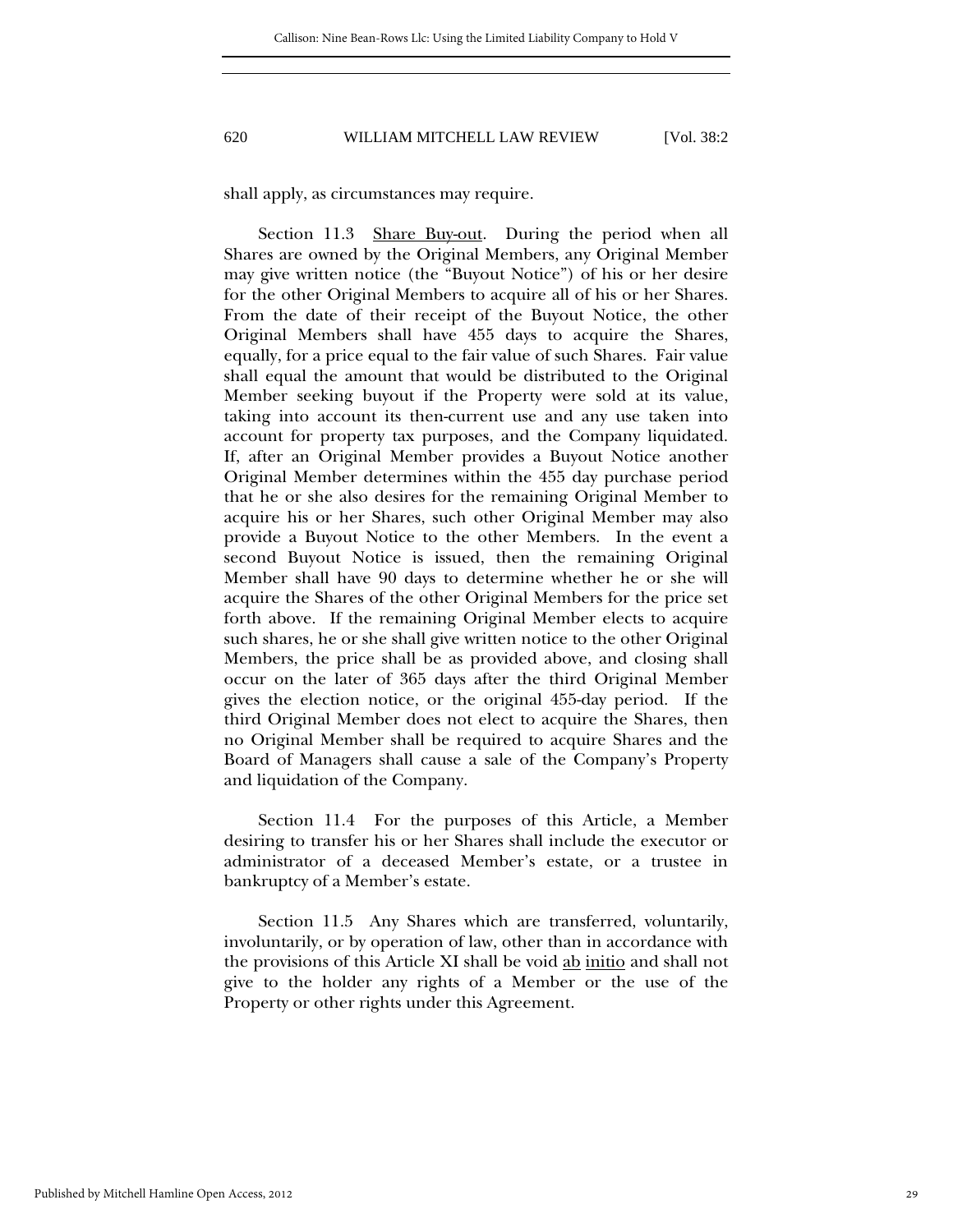# **ARTICLE XII DISSOLUTION, LIQUIDATION, AND TERMINATION**

Section 12.1 Events Causing Dissolution. The Company shall be dissolved and its affairs shall be wound up upon the occurrence of any of the following events:

(a) the sale or disposition of all or substantially all of the assets of the Company;

(b) the majority vote of the Members; or

(c) the entry of a decree of judicial dissolution under the Act.

Section 12.2 Liquidation. Upon dissolution of the Company, the Board of Managers shall carry out the winding up of the Company and shall immediately commence to wind up the Company's affairs; provided, however, that a reasonable time shall be allowed for the orderly liquidation of the assets of the Company and the satisfaction of liabilities to creditors. The proceeds of liquidation shall be distributed in the following order and priority:

(a) to creditors of the Company, including Members who are creditors, to the extent otherwise permitted by law, in satisfaction of the liabilities of the Company (whether by payment or the making of reasonable provision for payment thereof); and

(b) to the Members in equal Shares.

The Board of Managers may determine to transfer the Company's assets to one or more Members for such consideration as the Board of Managers determines reasonable.

Section 12.3 Termination. The Company shall terminate when all of the assets of the Company, after payment of or due provision for all debts, liabilities, and obligations of the Company, shall have been distributed to the Members in the manner provided for in this Article XII and the articles of termination shall have been filed with the Secretary of State of the State of Colorado in the manner required by the Act.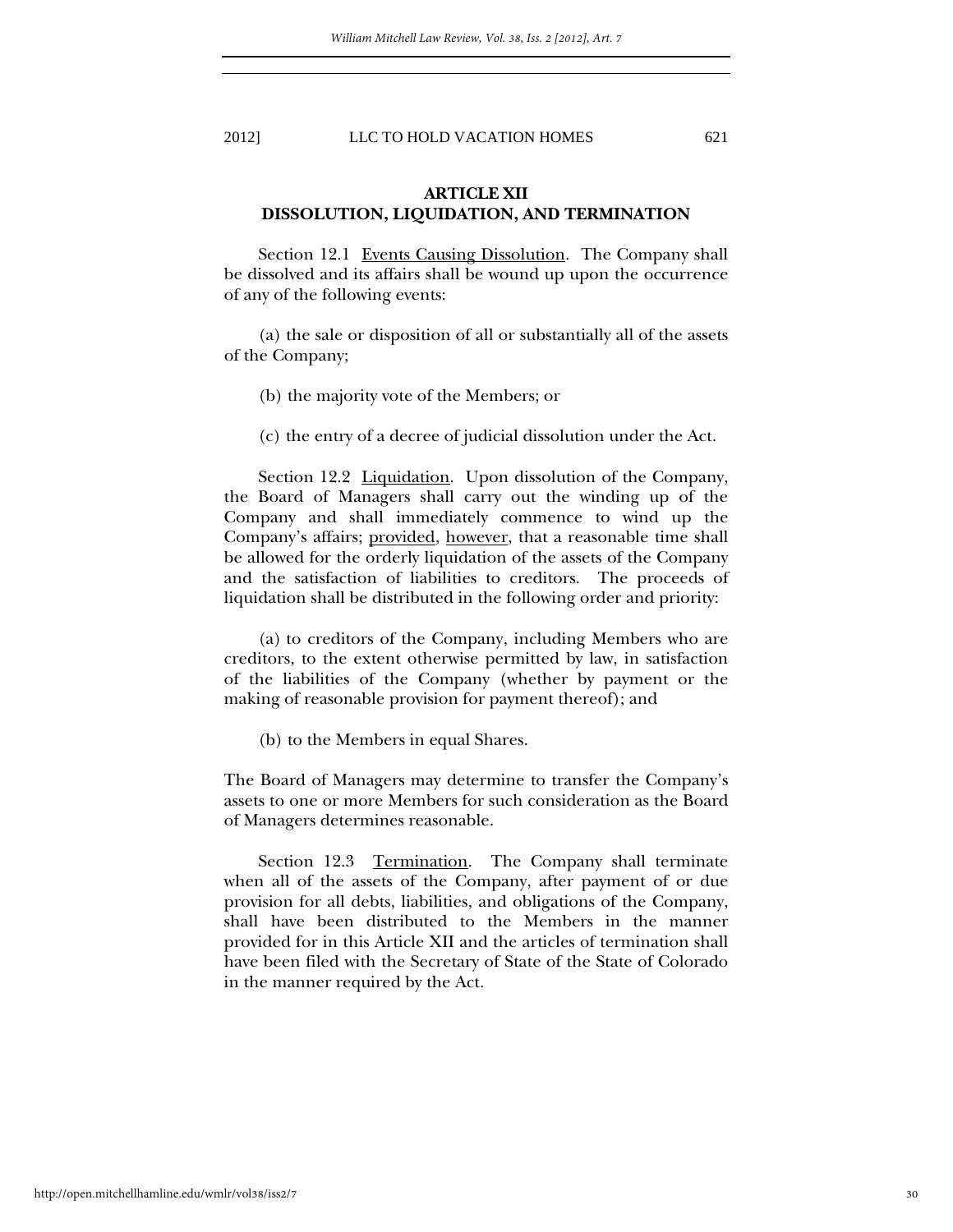Section 12.4 Claims of the Members. The Members shall look solely to the Company's assets for the return of any capital contributions and if the assets of the Company remaining after payment of or due provision for all debts, liabilities, and obligations of the Company are insufficient to return such capital contributions, the Members shall have no recourse against the Company or any other Member.

# **ARTICLE XIII MISCELLANEOUS**

Section 13.1 Notices. All notices provided for in this Agreement shall be in writing, duly signed by the party giving such notice, and shall be delivered, mailed via an overnight courier service, faxed, or mailed by registered or certified mail, as follows:

(a) if given to the Company at the address of the Company's principal office or the addresses of all the Managers; or

(b) if given to any Member at the address set forth opposite his or her name on Schedule A attached hereto, or at such other address as such Member may hereafter designate by written notice to the Company.

All such notices shall be deemed to have been given when received.

Section 13.2 Failure to Pursue Remedies. The failure of any party to seek redress for violation of, or to insist upon the strict performance of, any provision of this Agreement shall not prevent a subsequent act, which would have originally constituted a violation, from having the effect of an original violation.

Section 13.3 Cumulative Remedies. The rights and remedies provided by this Agreement are cumulative and the use of any one right or remedy by any party shall not preclude or waive its right to use any or all other remedies. Said rights and remedies are given in addition to any other rights the parties may have by law, statute, ordinance, or otherwise.

Section 13.4 <u>Binding Effect</u>. This Agreement shall be binding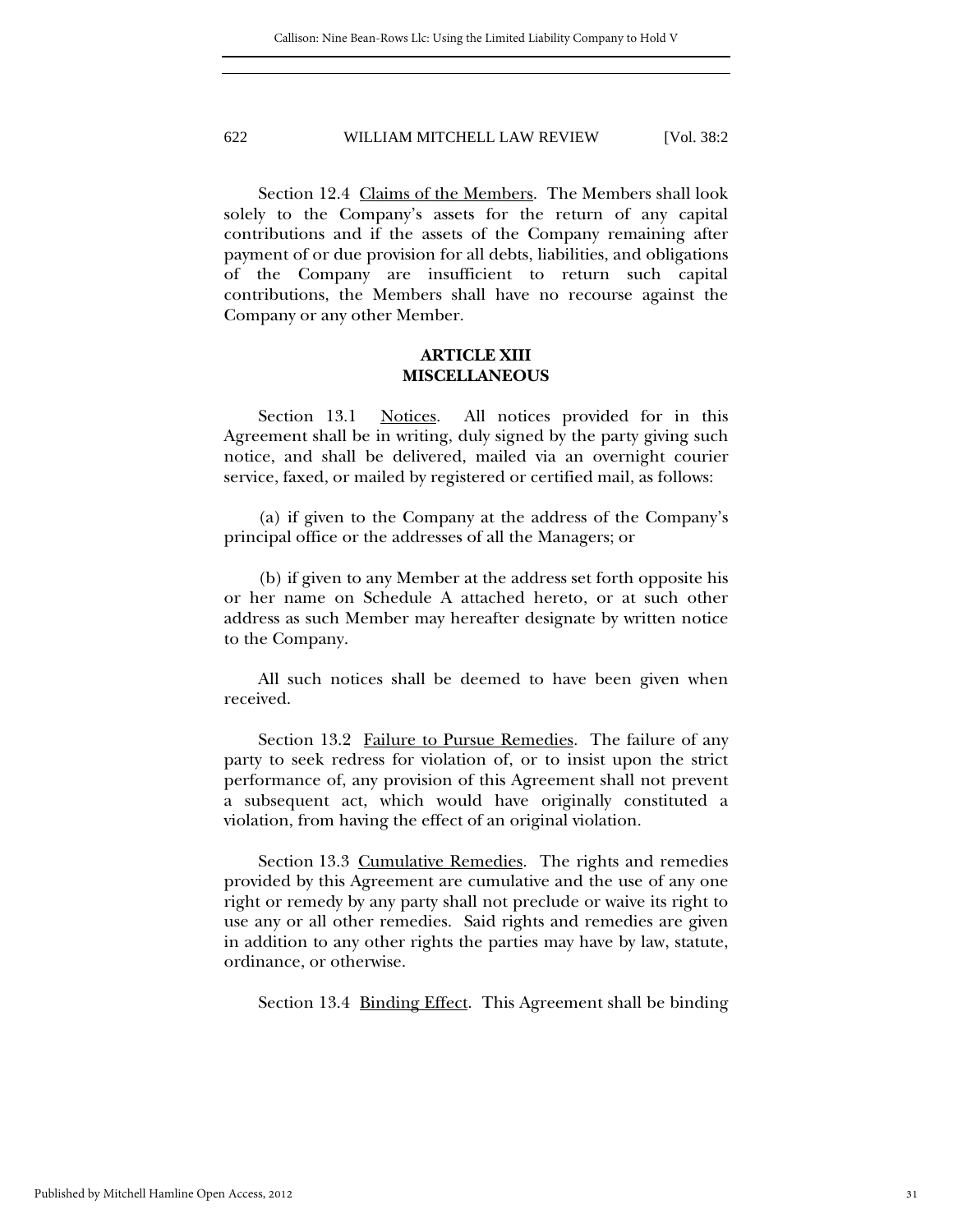upon and inure to the benefit of all of the parties and, to the extent permitted by this Agreement, their successors, legal representatives, and assigns.

Section 13.5 Interpretation. Throughout this Agreement, nouns, pronouns, and verbs shall be construed as masculine, feminine, neuter, singular, or plural, whichever shall be applicable. All references herein to "Articles" and "Sections" shall refer to corresponding provisions of this Agreement.

Section 13.6 Severability. The invalidity or unenforceability of any particular provision of this Agreement shall not affect the other provisions hereof, and this Agreement shall be construed in all respects as if such invalid or unenforceable provision was omitted.

Section 13.7 Counterparts. This Agreement may be executed in any number of counterparts with the same effect as if all parties hereto had signed the same document. All counterparts shall be construed together and shall constitute one instrument.

Section 13.8 Integration. This Agreement constitutes the entire agreement among the parties hereto pertaining to the subject matter hereof and supersedes all prior agreements and understandings pertaining thereto.

Section 13.9 Governing Law. This Agreement and the rights of the parties hereunder shall be interpreted in accordance with the laws of the State of Colorado, and all rights and remedies shall be governed by such laws without regard to principles of conflict of laws.

IN WITNESS WHEREOF, the parties hereto have executed this Agreement as of the date first above stated.

 $\frac{1}{2}$  ,  $\frac{1}{2}$  ,  $\frac{1}{2}$  ,  $\frac{1}{2}$  ,  $\frac{1}{2}$  ,  $\frac{1}{2}$  ,  $\frac{1}{2}$  ,  $\frac{1}{2}$  ,  $\frac{1}{2}$  ,  $\frac{1}{2}$  ,  $\frac{1}{2}$  ,  $\frac{1}{2}$  ,  $\frac{1}{2}$  ,  $\frac{1}{2}$  ,  $\frac{1}{2}$  ,  $\frac{1}{2}$  ,  $\frac{1}{2}$  ,  $\frac{1}{2}$  ,  $\frac{1$ 

 $\frac{1}{2}$  ,  $\frac{1}{2}$  ,  $\frac{1}{2}$  ,  $\frac{1}{2}$  ,  $\frac{1}{2}$  ,  $\frac{1}{2}$  ,  $\frac{1}{2}$  ,  $\frac{1}{2}$  ,  $\frac{1}{2}$  ,  $\frac{1}{2}$  ,  $\frac{1}{2}$  ,  $\frac{1}{2}$  ,  $\frac{1}{2}$  ,  $\frac{1}{2}$  ,  $\frac{1}{2}$  ,  $\frac{1}{2}$  ,  $\frac{1}{2}$  ,  $\frac{1}{2}$  ,  $\frac{1$ 

MEMBERS:

[C1]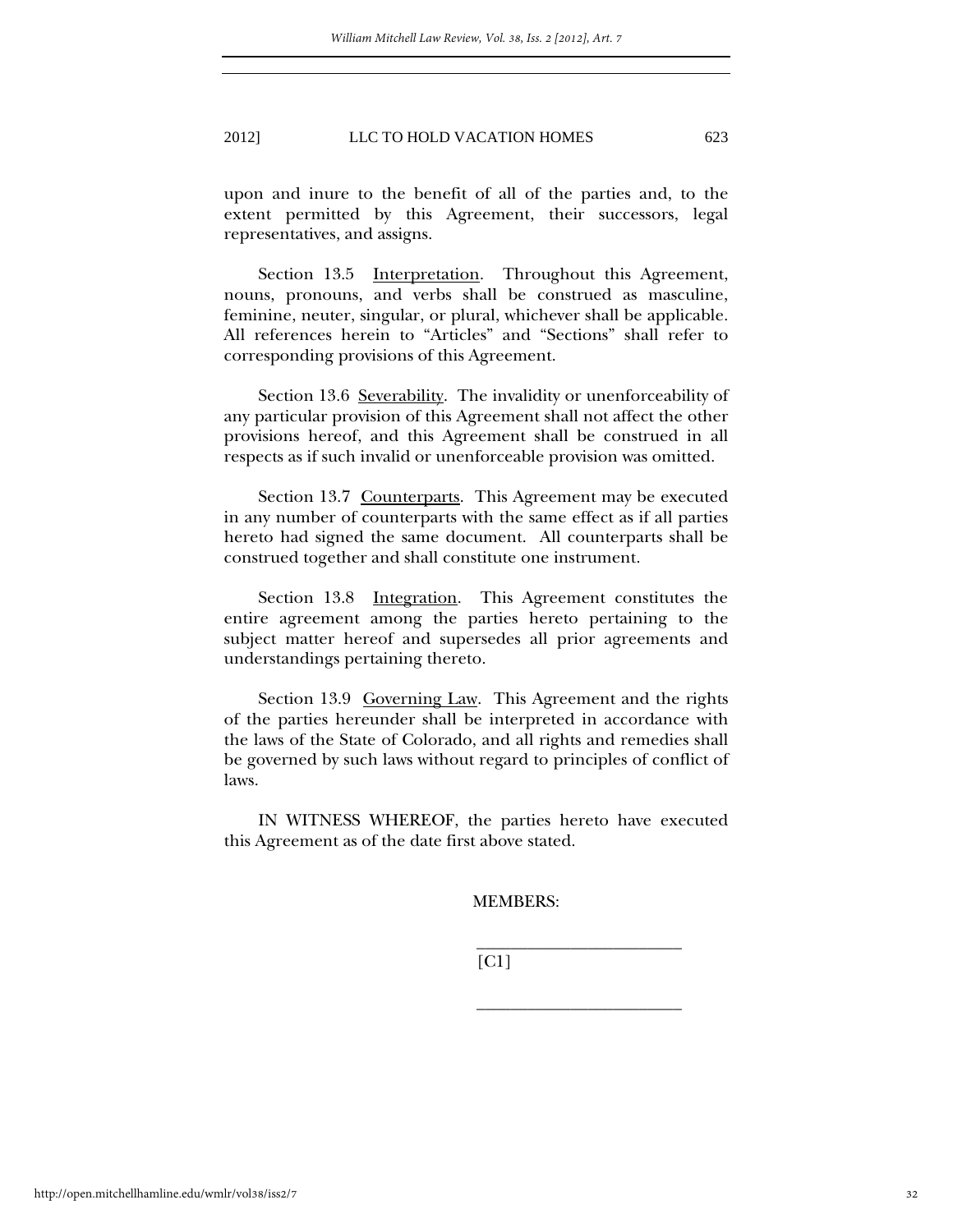[C2]

 $\frac{1}{2}$  , and the set of the set of the set of the set of the set of the set of the set of the set of the set of the set of the set of the set of the set of the set of the set of the set of the set of the set of the set [C3]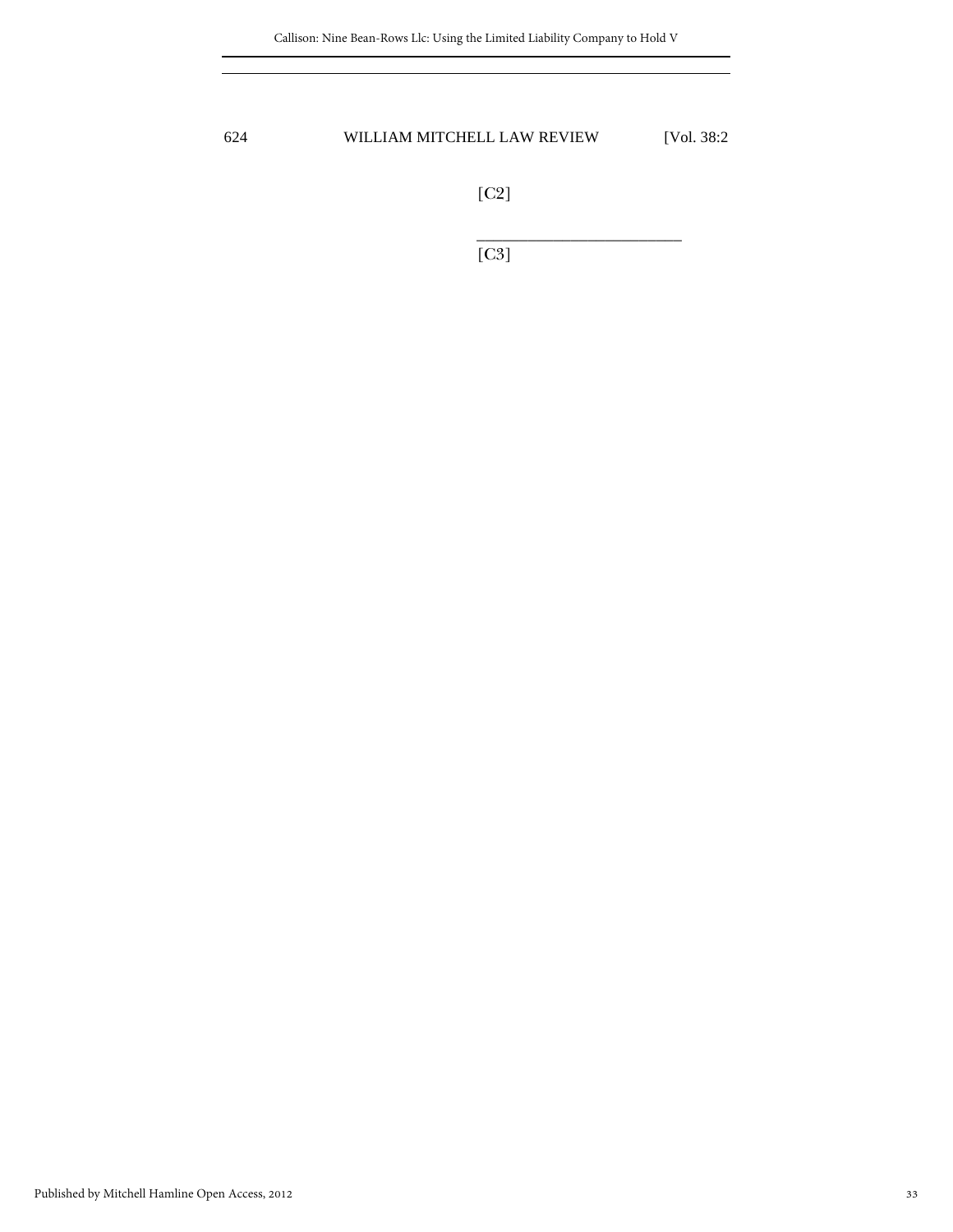# **SCHEDULE 2.1**

# **MEMBERS**

| Name and Address | # of Shares | <u>%</u> |
|------------------|-------------|----------|
| [CI]             | 50,000      | 33.333%  |
| [C2]             | 50,000      | 33.333%  |
| [C3]             | 50,000      | 33.333%  |
| <b>TOTAL</b>     | 150,000     | 100%     |